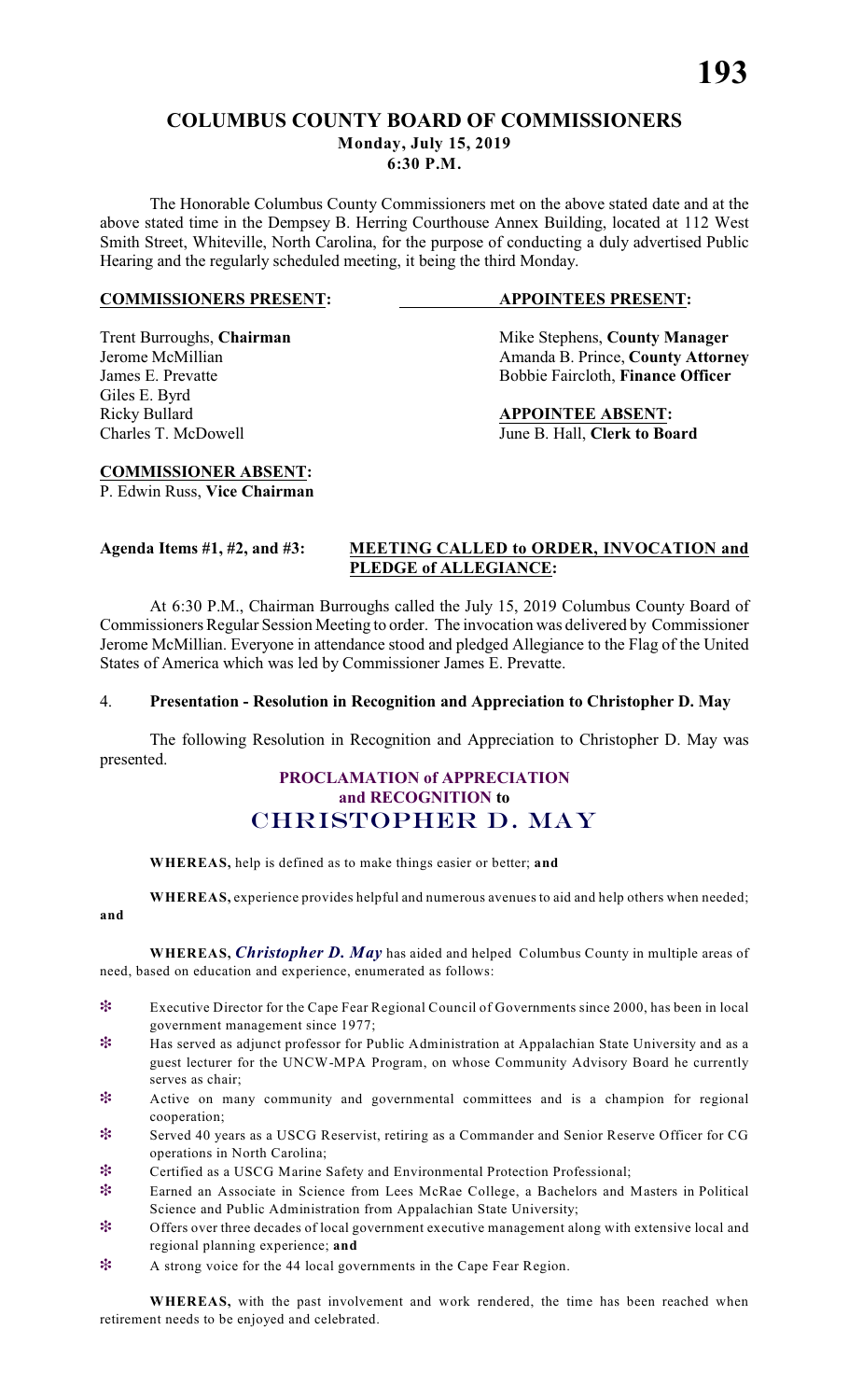**NOW, THEREFORE, BE IT PROCLAIMED** that the **Columbus County Board of Commissioners** proudly presents this **Proclamation of Appreciation and Recognition** to *CHRISTOPHER D. MAY* for his many years of help and assistance when asked, and we wish him many happy and prosperous years of retirement.

**ADOPTED** this the 15th day of July, 2019.

#### **COLUMBUS COUNTY BOARD OF COMMISSIONERS**

| /s/ TRENT BURROUGHS, Chairman           | /s/ P. EDWIN RUSS, Vice Chairman             |
|-----------------------------------------|----------------------------------------------|
| <b>S JEROME MCMILLIAN</b>               | <b>S JAMES E. PREVATTE</b>                   |
| $\sqrt{s}$ GILES E. BYRD                | /s/  RICKY BULLARD                           |
| /s/ CHARLES T. McDOWELL                 | <b>ATTESTED BY:</b>                          |
|                                         | /s/ <i>JUNE B. HALL</i> , Clerk to the Board |
| /s/ MICHAEL H. STEPHENS, County Manager | /s/ AMANDA B. PRINCE, County Attorney        |

Commissioner McDowell made a motion to approve and adopt the Proclamation of Appreciation and Recognition to Christopher D. May, seconded by Commissioner Byrd. The motion unanimously passed.

### **6:33 P.M.**

**PUBLIC HEARING: CDBG Neighborhood Revitalization (NC Neighborhood) Program Application:** the purpose of the Public Hearing is to allow citizens to provide oral and written comments on Columbus County's use of CDBG funds.

#### **PUBLIC HEARING OPENED:**

At 6:33 P.M., Chairman Burroughs opened the Public Hearing, and stated the Public Hearing is for the CDBG Neighborhood Revitalization (NC Neighborhood) Program Application. The purpose of the Public Hearing is to allow citizens to provide oral and written comments on Columbus County's use of CDBG funds. Chairman Burroughs requested that Amanda D. Prince, County Attorney orally read the Policy on Comments at Public Hearings. Ms. Prince orally read the policy in its entirety.

#### **COMMENTS:**

Chairman Burroughs opened the floor for comments. The following spoke.

**Floyd Adams, The Adams Company:** stated the following:

- 1. We are required to present what activities are included in this project;
- 2. We have met with the Housing Select Committee and we have done some review in the communities of the houses that were on that needs list;
- 3. We started with 21 names and that has been cut down, and the committee determined five due to the total amount of money;
- 4. The budget includes a total of \$750,000.00 broken down into the following for five (5) houses:

| <b>GRANT TOTAL:</b>     | \$750,000; and |
|-------------------------|----------------|
| -10% Administration Fee | \$75,000       |
| -Reconstruction         | \$605,000      |
| -Temporary Relocation   | \$25,000       |
| -Clearance              | \$45,000       |

**5.** This is federal funds with no County matching funds.

#### **PUBLIC HEARING CLOSED:**

At 6:37 P.M., Commissioner Bullard made a motion to close the Public Hearing, seconded by Commissioner Byrd. The motion unanimously passed.

#### **Agenda Item #5**: **BOARD MINUTES APPROVAL:**

Commissioner McDowell made a motion to approve the July 01, 2019 Regular Session Board Meeting Minutes, as recorded, seconded by Commissioner Bullard. The motion unanimously passed.

**Agenda Item #6: A DMI N I ST R A TI O N - C D B G - N EI G HBOR HOO D**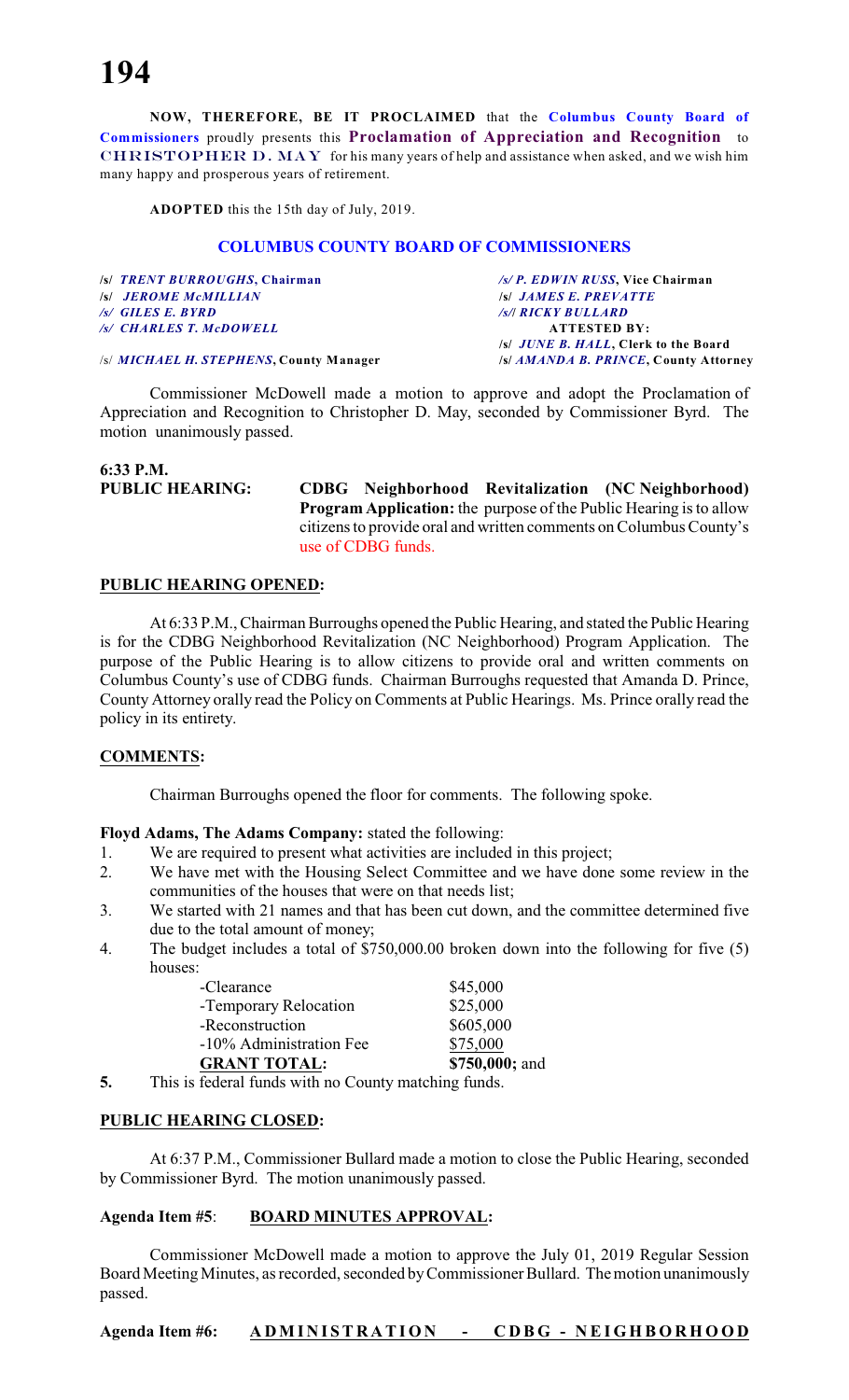#### **REVITALIZATION GRANT APPLICATION APPROVAL:**

Floyd Adams, The Adams Company, requested Board approval of the application for the Neighborhood Revitalization Grant, inclusive of the following documents:

- 1. Resolution for the County of Columbus Application for Community Development Block Grant Funding for the 2019 CDBG NR Project;
- 2. Application Summary NC Neighborhood Program;
- 3. Federal Requirement and Certifications;
- 4. Disclosure Report;
- 5. State CDBG Program Regulations;
- 6. Disclosure of Civil Rights Complaints/Lawsuits;
- 7. Certifications Regarding Debarment, Suspension and Other Responsibility Matters; **and**
- 8. Flood Plain Certification County of Columbus 2019 CDBG NR Project.

Commissioner Byrd made a motion to approve the CDBG Neighborhood Revitalization Grant Application, inclusive of eight (8) documents, seconded by Commissioner McMillian. The motion unanimously passed.

#### **Agenda Item #7: EMERGENCY SERVICES - PART-TIME FIRE INSPECTOR:**

Kay Worley, Emergency Services Director, requested a part-time Fire Inspector, and approval of the **Proposed** Columbus County Fire Protection and Prevention Fee Schedule, on the first reading.

After in-depth and lengthy discussion, Commissioner Prevatte made a motion to approve a part-time Fire Inspector with no more than twenty (20) hours per week, and no fees for churches and public schools, and the second reading of the **Proposed** Columbus County Fire Protection and Prevention Fee Schedule will be at a later meeting, seconded by Commissioner Byrd. The motion unanimously passed.

#### **Agenda Item #8: BUILDING INSPECTIONS - DEPARTMENTAL UPDATE:**

Wayland Townsend, Building Inspections Director, delivered the following Departmental Update.

#### 1. **Fiscal Year 2018-2019:**

Permits Written: 2,590 Fees Collected: \$226,808 -Wrote 871 of these from 09-19-18 to 12-31-18 (estimated probably 450+ were with no revenue)

-Without storm - number of permits about 2,150 (1,750+)

Building: \$91,789 Electrical: \$57,892

Value added to tax base: \$21,574,733

**Fiscal Year 2017-2018: \$176,259 Permits: 1,786**

Building: \$73,441 (25%) Electrical: \$50,009 (16%)

**Fiscal Year 2016-2017: \$226,808 / \$176,255 = 1.29 (29% Increase Fees)** \$172,673

Number Permits: 2018-2019 - 2017-2018 - 2,590/1,786 = 1.45 or 45%

- 2. Ordered 2 tablets with "hot-spot". Can e-mail contractor, homeowner, etc., from field.
- 3. Started new permit schedule on July 1.
- 4. Cleaning up files, have eliminated over 600 old files from 10-15 years ago, deleted files, saved to flash drive.
- 5. New phone system installed,
- 6. Two (2) new computers ordered Windows 10 System.
- 7. Eric Williamson will be taking standard exams in plumbing, mechanical and electrical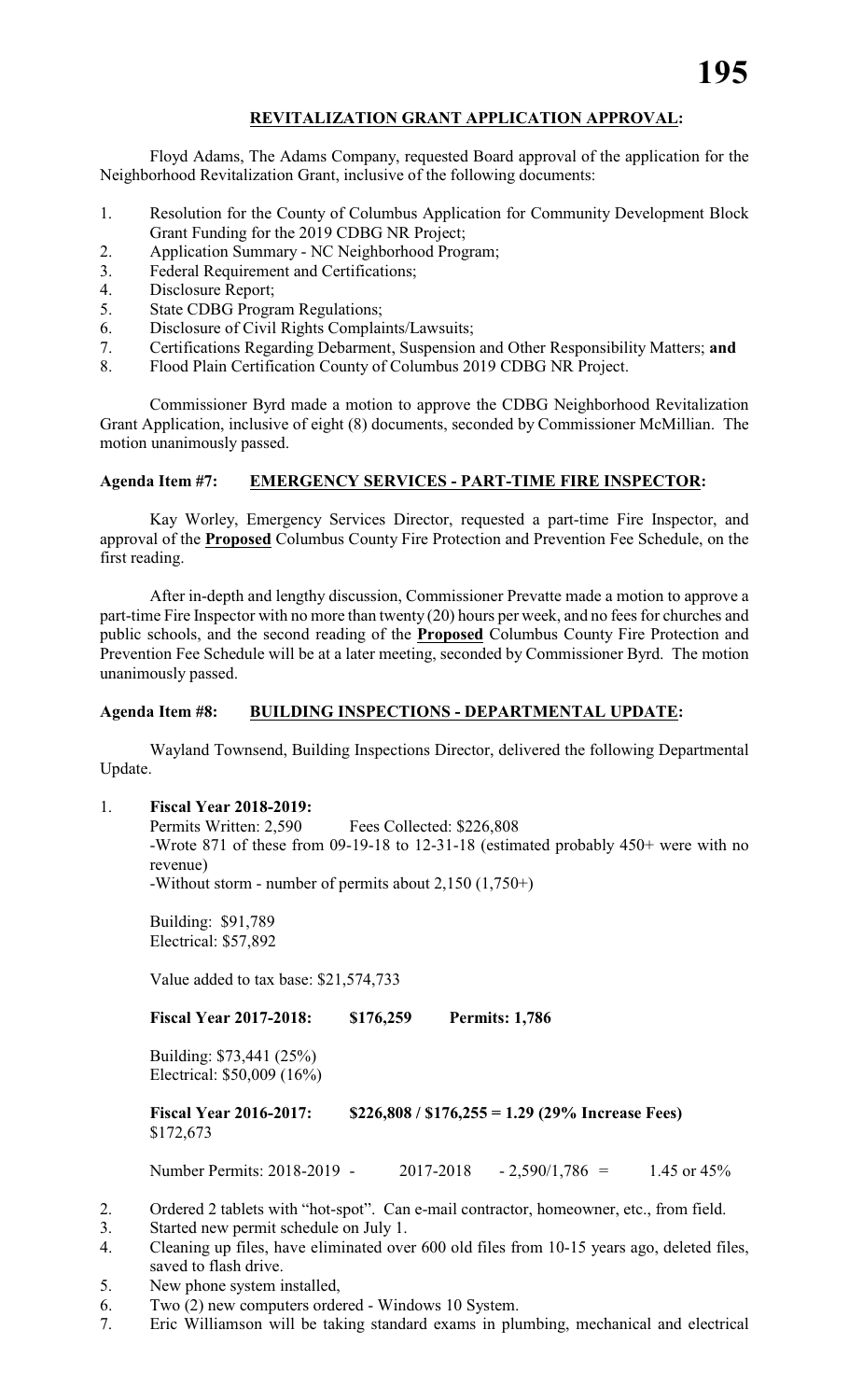ASAP.

- 8. Trying to hire new inspector, Would like to hire someone with certificates, but can't find one.
- 9. Temp for office has been hired doing fine job.

#### **Agenda Item #9: HEALTH - 2019 HEALTH RANKING REPORT:**

Kimberly Smith, Health Director, and Daniel Buck, Health Educator, presented the following review of the 2019 County Health Rankings.

| <b>FACTORS</b>          | 2010 | 2011 | 2012 | 2013 | 2014 | 2015 | 2016 | 2017 | 2018 | 2019 |
|-------------------------|------|------|------|------|------|------|------|------|------|------|
| Mortality               | 98   | 96   | 98   | 99   | 99   | 98   | 99   | 100  | 97   | 96   |
| Morbidity               | 96   | 97   | 98   | 98   | 99   | 99   | 89   | 90   | 91   | 90   |
| <b>Health Behaviors</b> | 91   | 94   | 85   | 85   | 79   | 67   | 80   | 75   | 78   | 88   |
| Clinical C are          | 57   | 45   | 73   | 76   | 78   | 78   | 88   | 83   | 83   | 87   |
| Social and Economic     | 94   | 92   | 91   | 91   | 86   | 90   | 86   | 87   | 85   | 89   |
| Physical Environment    | 94   | 71   | 56   | 94   | 81   | 76   | 91   | 94   | 99   | 64   |
| Health Overall          | 97   | 94   | 91   | 92   | 89   | 89   | 88   | 89   | 91   | 90   |
| <b>OVERALL RANKING</b>  | 100  | 100  | 100  | 100  | 100  | 100  | 96   | 97   | 96   | 94   |

**COLUMBUS COUNTY HEALTH RANKINGS**

### **Agenda Item #10: HEALTH - 2018 STATE OF THE COUNTY HEALTH REPORT:**

Kimberly Smith, Health Director, and Daniel Buck, Health Educator, presented the 2018 State of the County Health Report Overview.

-Every four (4) years we do a Community Health Assessment which is part of our accreditation process;

-Chronic Disease prevention, obesity, and substance abuse prevention were all listed as major resident concern in the 2012 Community Health Assessment;

-Columbus County census data indicates that 63% are of residents are white, 31% are black or African American, 5% of resident are Hispanic or Latino, and 3.5% of residents are American Indian;

-Columbus County has many vulnerable population groups and the graph established is not an extensive list. Almost 1/4 of our county lives in poverty;

-While multiple interventions exist to address Chronic Disease Prevention/obesity and substance abuse, we must continue to work with county and regional entities and organizations to address the concerns of county residents;

-Many areas of our county may be in need of additional or enhanced health services to assist residents in achieving optimal health; **and**

-Providing education and outreach to Columbus residents will be essential in addressing a number of health factors.

#### **INVITATION:**

On behalf of Julie Strickland, Parks and Recreation Director, you are extended an invitation as follows:

**WHAT:** Ribbon Cutting Ceremony for the State-of-the-Art New Fitness Court (open air for 14 year olds and up) **DATE:** July 31, 2019

**TIME:** 9:00 A.M. - 11:00 A.M.

**LOCATION:** New Fitness Court (across from Department of Social Services)

#### **Agenda Item #11: SHERIFF - COMMENTS TO COMMISSIONERS:**

Sheriff Jody Green delivered the following comments on five (5) topics. 1. I have with me tonight Lieutenant Dustin Fowler who is over Logistics and Statistics;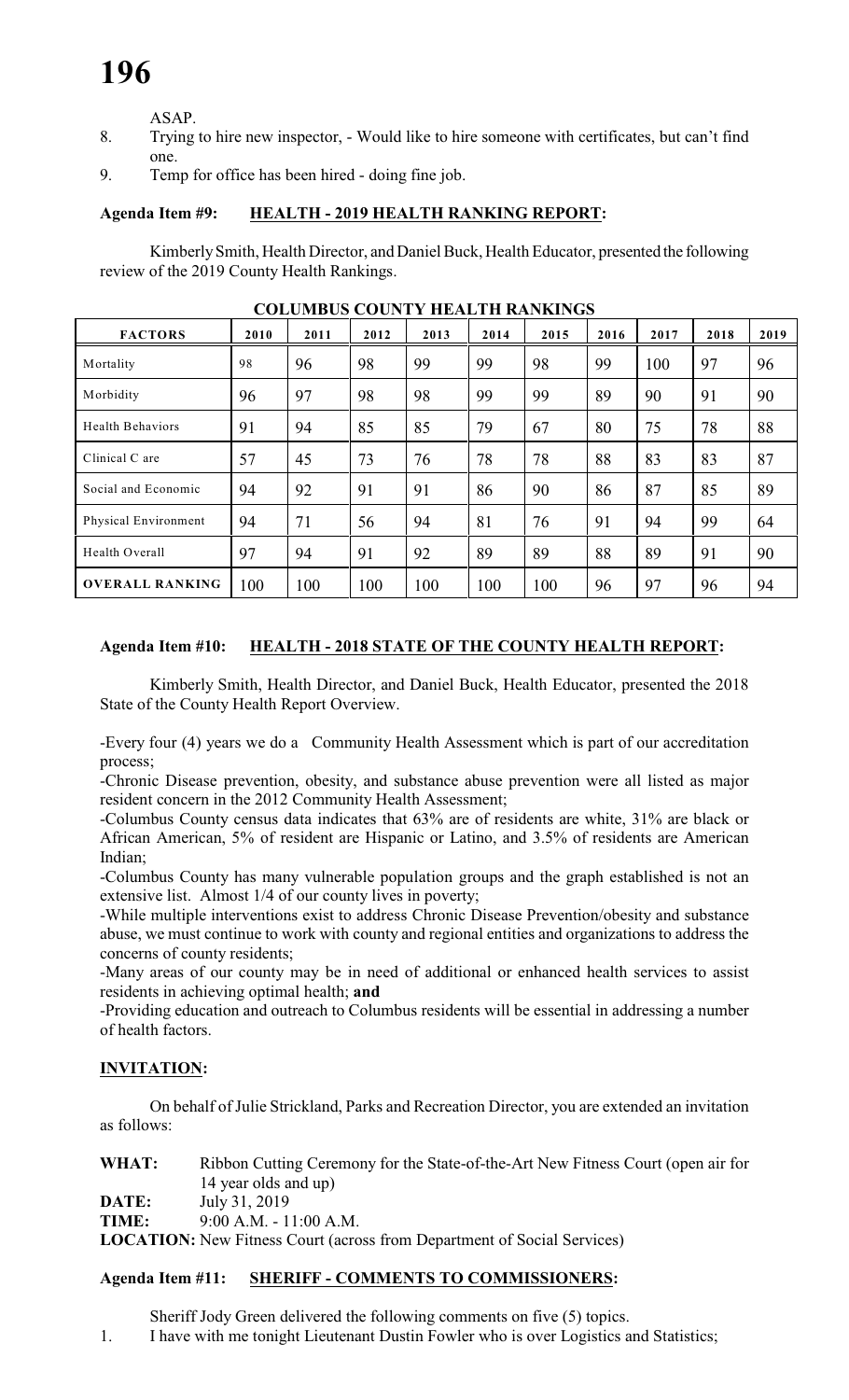2. **Jail Fence:** We reached out to Hurricane Construction Company who will have an engineer coming tomorrow for a price;

#### 3. **Vehicle Mileage/Age:**

- A. We do have a Vehicle Replacement Policy
- B. I distributed a detailed report on Vehicle Mileage broken out and colored coded as follows:
	- $-(7)$  Vehicles = 125,000 to 150,000 miles (Yellow)
	- $-(20)$  Vehicles = 150,000 to 200,000 miles (Red)
	- $-(9)$  Vehicles = 200,000 miles (Green)
- C. I distributed a detailed report on Vehicle Age broken out and colored coded as follows:
	- -Five (5) to ten (10) years old (Yellow)
	- -More than ten (20) years old (Red)
- D. The money from the surplus equipment goes back to the General Fund, we do not receive the money; **and**
- E. We asked for fifteen (15) vehicles in the budget, but we got cut five (5), and received ten (10).

#### 4. **Jail Cameras:**

-Band-aid for the problems = \$40,000  $-$ Replacement =  $$140,000$ 

Lieutenant Dustin Fowler delivered the following information:

#### 5. **Equipment:**

-The Sheriff's Department has been limited in executing their job duties due to limited equipment;

-The Sheriff and I have met and checked into the LESS (Law Enforcement Support Services) Program, and Chief Herring and myself went to Raleigh for training;

-We got our credentials to log onto the Federal Surplus Property Website;

-The equipment we received from the Federal Surplus Property entailed shipping costs; **and**

-The equipment does have to be kept under a shelter or inside, and is being inspected.

#### **Agenda Item #12: SOCIAL SERVICES - ENERGY PROGRAM OUTREACH PLAN 2019-2020:**

Algernon McKenzie, Social Services Director, requested Board approval of the Energy Program Outreach Plan for 2019-2020.

Commissioner McDowell made a motion to approve the Energy Program Outreach Plan 2019-2018, seconded by Commissioner Prevatte. The motion unanimously passed. The Energy Programs Outreach Plan 2018-2019 will be marked as Exhibit "A", and kept on file in the Minute Book Attachments, Book Number 6, in the Clerk to the Board's Office, for review.

#### **Agenda Item #13: SOCIAL SERVICES - MONTHLY ADMINISTRATIVE UPDATE:**

Algernon McKenzie, Social Services Director, delivered the following Monthly Administrative Update.

On June 11, 2019 we met with a programmer from Century Link concerning our new phone system. We worked on how to design how the new system will operate and a plan for installation. The system will accommodate English and Spanish speaking callers. The equipment for the new phone system has been ordered and we are hoping to begin installation in the next couple of months. Once the installation begins, Century Link will provide training for all staff on operating the new phone system. The new system will help us to serve our citizens better.

On June 12, 2019 we held our Summer Blast luncheon for staff. The event was well attended and enjoyed by those who participated. Thanks to our Employee Relations Committee, County Manager and Board of County Commissioners for your support each year.

On June 13, 2019 I attended the Director's Executive Board meeting in Raleigh. During the meeting, we received information on the proposed State budget. Our association is advocating for increased funding for Adult Services as there is not much funding provided to counties to service adults, although we are mandated to provide services. Much of the cost is covered by local county DSS agencies; especially with Guardianship and Adult Protective Service cases.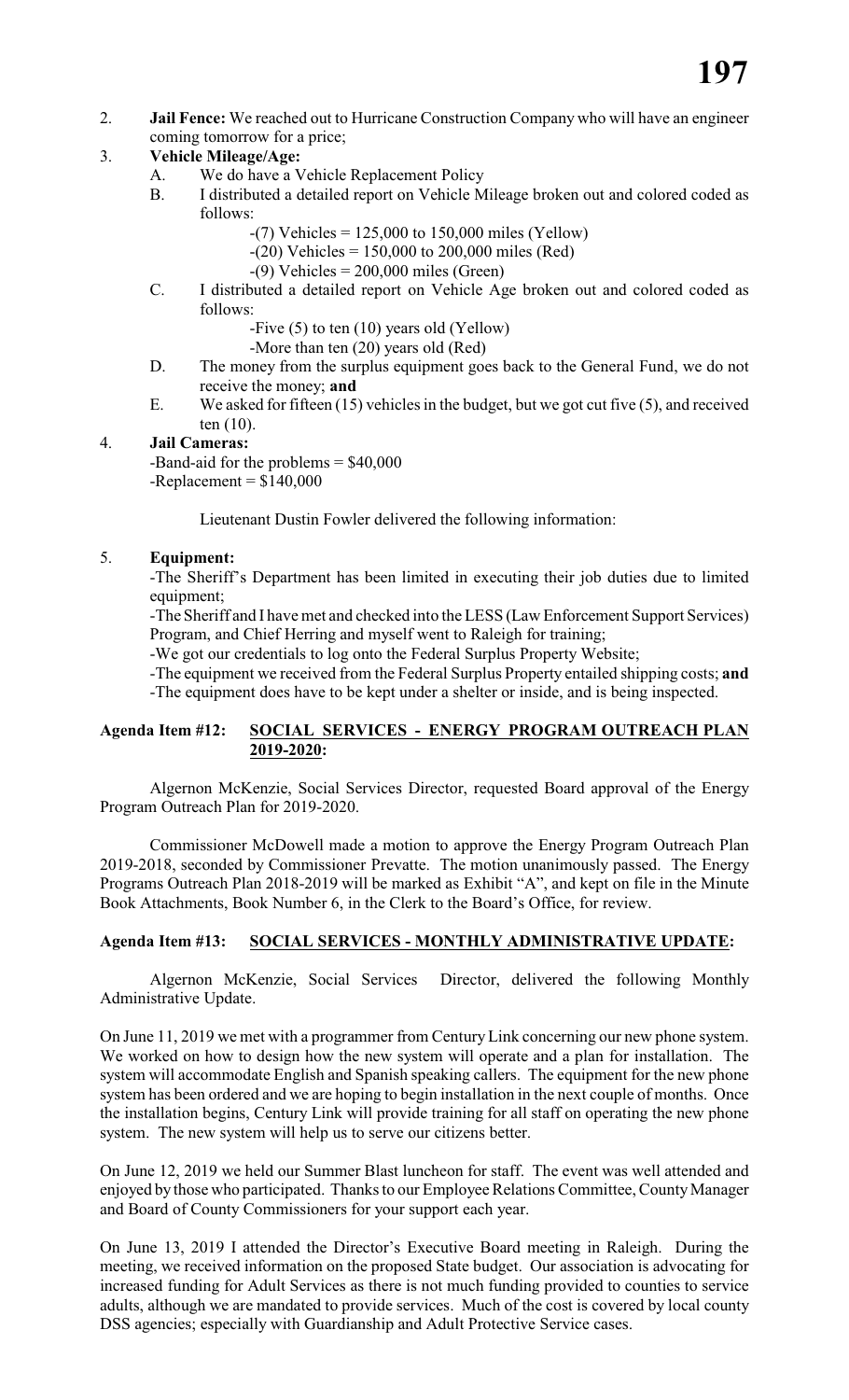We also learned the State will be providing some training to Child Welfare staff on human trafficking soon, as it is becoming more of an issue in North Carolina; along with opioid abuse.

Lastly, we had a discussion about Medicaid Managed Care. There is still work to be done before it can be rolled out to the counties in Phase I. The enrollment packets are scheduled to go out to counties on June 28, 2019. The State is working with Maximus to get an enrollment broker in county at least one day a week. We were also told training will be provided to Medicaid and front desk staff on Medicaid Managed Care and how to direct citizens.

On June 19, 2019 we held our monthly agency staff meeting. During the meeting, I addressed the use of agency credit cards. I reminded staff of the meal limits and the importance of turning in all receipts as soon as staff returns to the agency; or by the close of the next business day. There have been issues with staff turning in receipts timely; which causes problems in getting statements paid by County Finance. I informed staff, if this continues they will have to pay for the meals out of pocket and be reimbursed later.

Staff was also reminded about the importance of keeping their doors closed when talking with clients and using their speakers to get messages. I explained that all client information and records are to be accessed only by those authorized. I also explained the process and reasons information can be discussed or released.

I informed staff about Trillium's Mobile Crisis Team that is now available in Columbus and surrounding counties to service people who are experiencing a crisis. I also shared a poster and information about a new service Trillium offers that targets teenagers on social media called "Chat".

On June 25 and 26, 2019 I attended Child Welfare training for DSS Directors in Pinehurst, North Carolina. During this training, we were given information on the steps involved in a Child Protective Services case. We talked about the Director's role as defined in the North Carolina General Statute and learned some key areas to focus on. We discussed ways to deal with change and how to help our staff deal with the constant changes that happens across DSS agencies. Finally, we received tips on staff retention, agency growth and continuous quality improvements in all program areas of the agency. This was very informative training that offered relevant information to the Director's role in protecting children and serving families.

| <b>Economic Services</b>     |                                                                                                                                                        |  |  |  |
|------------------------------|--------------------------------------------------------------------------------------------------------------------------------------------------------|--|--|--|
| <b>PROGRAM</b>               | <b>STATISTICS</b>                                                                                                                                      |  |  |  |
| <b>Food &amp; Nutrition</b>  | Applications Taken: 167<br>Applications Approved: 193<br>Active Cases: 5,272<br>Benefits Issued: \$1,232,801.00<br>Participants Served: 11,103         |  |  |  |
| <b>Adult Medicaid</b>        | Applications Taken: 124<br>Cases Terminated: 35<br>Redeterminations: 285<br><b>Applications Processed: 139</b>                                         |  |  |  |
| Family & Children's Medicaid | Applications Taken: 109<br>Applications Processed: 115<br>Redeterminations: 604<br>Total Medicaid Cases: 13,524<br>Total Individuals Receiving: 17,693 |  |  |  |
| <b>Child Support</b>         | <b>Absent Parents Located: 16</b><br>Orders Enforced: 712<br>Active Cases: 3,964<br>Collections: \$423,495.60                                          |  |  |  |

### **June 2019**

| June 2019.            |  |
|-----------------------|--|
| <b>Human Services</b> |  |

| <b>PROGRAM</b> | <b>CT A TICTICS</b><br>AIDIICO |
|----------------|--------------------------------|
|                |                                |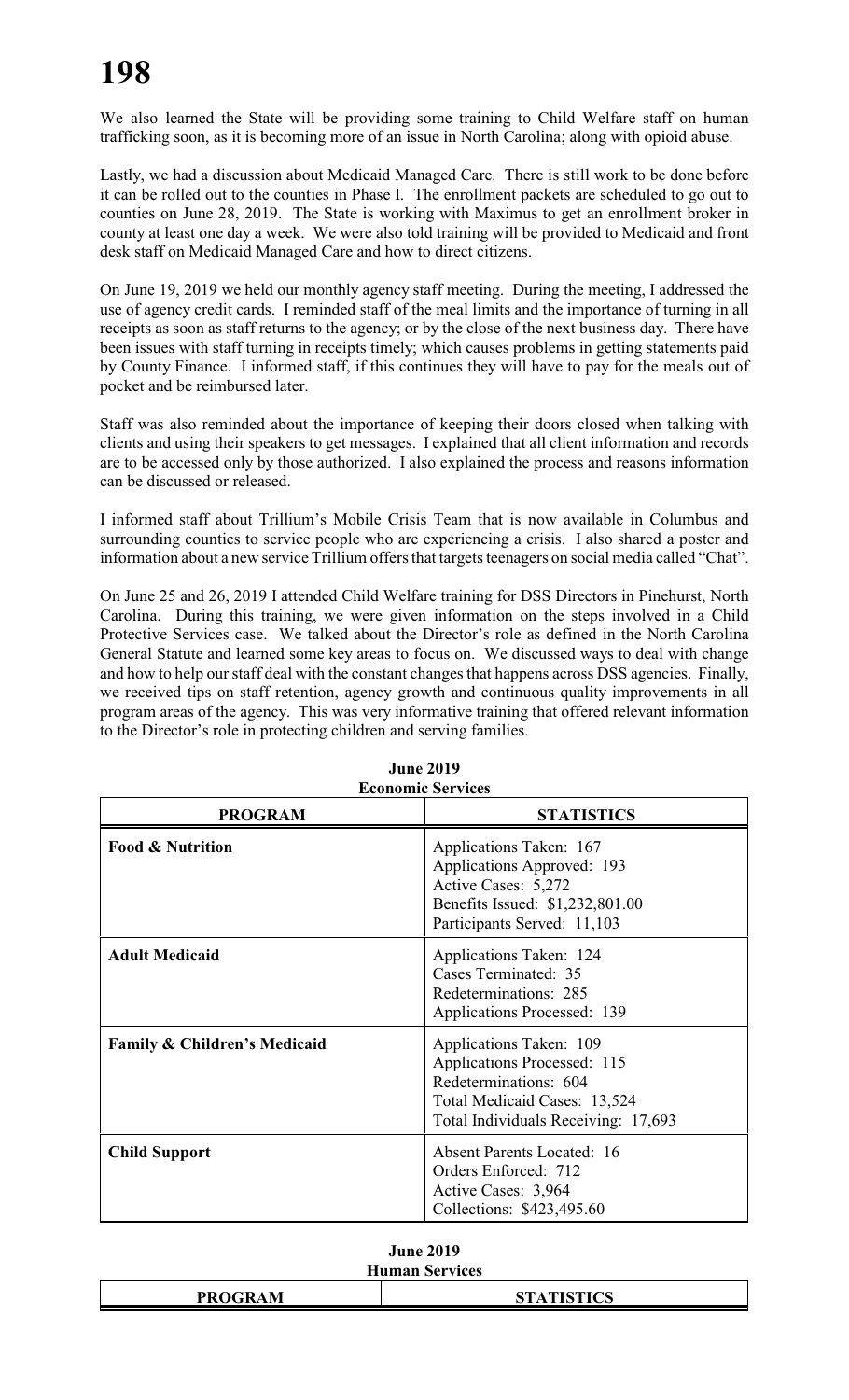| <b>Adult Services (APS)</b>                 | APS Reports Accepted: 4<br>County Wards: 26<br>Number of Payee Cases: 23<br><b>Adults Served APS: 1</b><br>Number of Medicaid Transportation Trips: 2,219<br>Amount Requested for Reimbursement: \$40,718.52 |
|---------------------------------------------|--------------------------------------------------------------------------------------------------------------------------------------------------------------------------------------------------------------|
| <b>Children's Protective Services (CPS)</b> | Reports Accepted: 31<br>Reports Screened Out: 11<br>Families Receiving In-Home Services: 38<br>Children Served: 81<br>Contacts with Families Monthly: 390<br>Assessments: 21                                 |
| <b>Foster Care</b>                          | Foster Children in Foster Homes: 61<br>Children Placed Outside County: 15<br>Agency Adoptions: 0<br>Pending Adoptions: 2<br><b>Total Foster Homes Licensed: 7</b><br>Total Children in Foster Care: 63       |
| <b>Work First Employment (TANF)</b>         | Applications Taken: 25<br>Applications Approved: 14<br>Individuals receiving Benefits: 209<br>Entered Employment: 1<br>Number in Non-Paid Work Experience: 2                                                 |
| <b>Program Integrity</b>                    | Collections for Fraud: \$4,681.78<br>New Referrals: 11<br>Cases Established: 8                                                                                                                               |
| Day Care                                    | Children Receiving Day Care Assistance: 513<br>Children on the Waiting List: 407<br>Amount Spent on Day Care Services: \$196,575.00                                                                          |

#### **Economic Services Program Narrative**

#### **Child Support/Paralegal and Work First Cash/Medicaid Transportation/Maintenance and Housekeeping**

#### **Food and Nutrition and Family and Children's Medicaid**

#### **Adult Medicaid//Rest Home and Nursing Home/Community Alternatives Program (CAP)**

Submitted by Cyndi Hammonds, Income Maintenance Administrator

#### **Reporting Month: June 2019**

#### **News/Updates/Vacancies**

#### **Adult and Family & Children's Medicaid:**

Medicaid continues to pass their compliance timeframes and continue to train for the upcoming Medicaid Transformation. Every county is having files read by the State office which is called a "Perm Review". Each case they send for from the county has to be scanned in within so many days so they can review the case to make sure proper procedures have been followed by county employees. Local auditors are expected to review so many cases also this year and those cases must be scanned in also. All workers do not have scanners so we "scramble" to get to a worker that has a scanner to get the information into NCFAST within the timeframe. Fortunately, we have not had many cases at the same time to get scanned in. This is why it is so important for each worker to be able to scan all information in at the time they are working on the case. NCFAST continues to have problems with slowness all month and the State has been trying to resolve the problem during the whole month of June and has not gotten it resolved yet. This puts a strain on caseworkers trying to get benefits to their clients and get the work out timely. We currently have 3 vacancies and 2 new hires in training in both Medicaid programs. We have recommended for hire on 2 of the positions.

#### **Food and Nutrition:**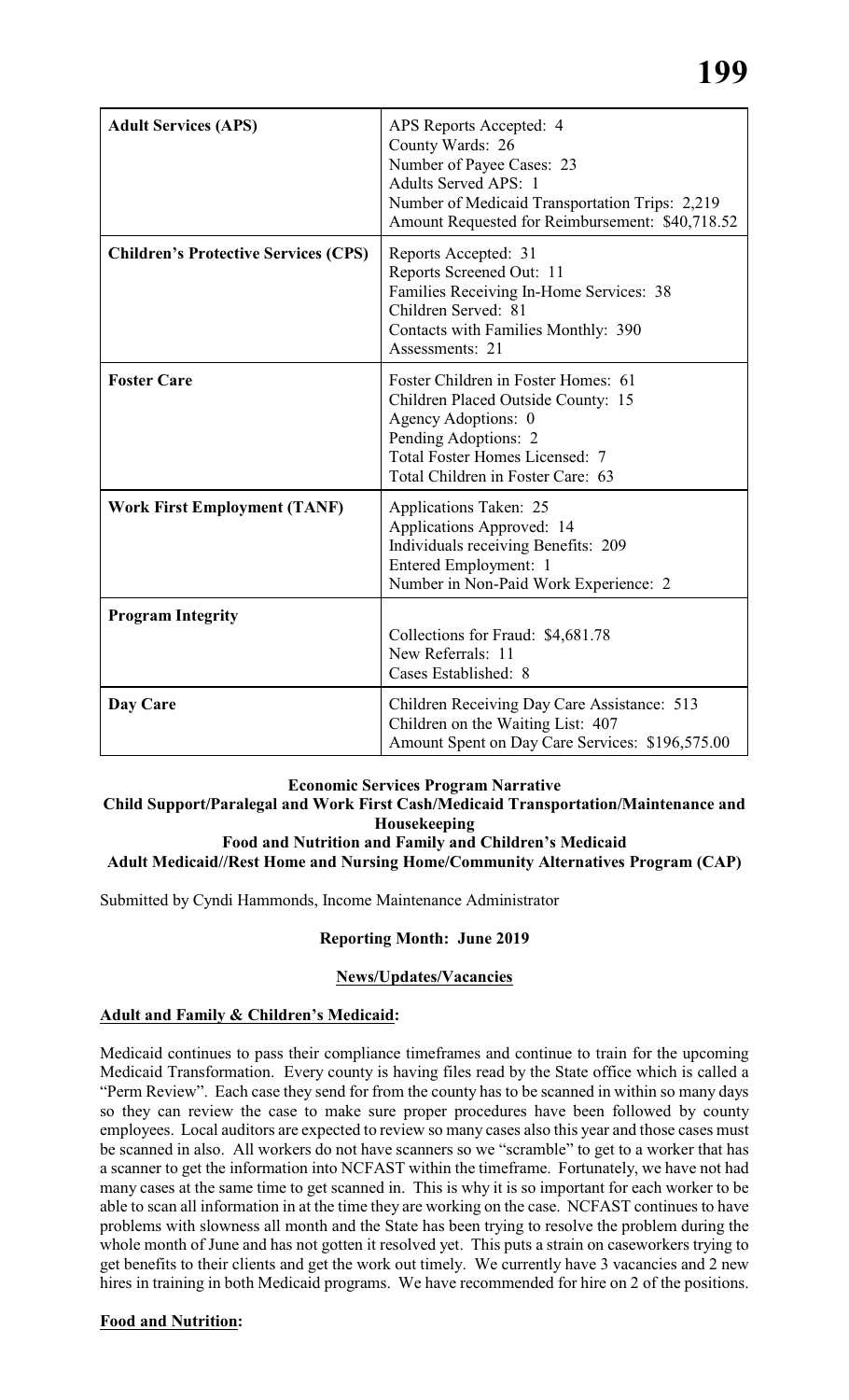The Food and Nutrition teams passed their timeliness timeframes with the help of the Medicaid teams. Everybody is getting out of school and we are seeing an influx of people applying for the program. We have 4 vacancies on this team and have recommended 4 for hire.

#### **Child Support and Paralegal:**

Child Support continues to have 3 court days and prepared 273 cases for court. This Team has 2 vacancies but have recently recommended for hire in both positions. Our Paralegal prepared and reviewed 273 orders this month.

#### **Work First Cash/Medicaid Transportation/Interpreter/Maintenance and Housekeeping/Deputy:**

- WorkFirst/Cash continues to meet their compliance timeframes.
- Our Interpreter remains busywith interpreting and assisting in transportation and with Adult Medicaid when needed.
- Maintenance and Housekeeping continue to keep our facility clean.
- Our deputy continues to do a great job with security.

#### **HUMAN SERVICES BOARD REPORT**

Melinda H. Lane, Program Manager **Vacancies/Updates/News for June 2019**

#### **Intake/Investigation/Assessment:**

The Intake/Investigation/Assessment Unit is now fully staffed due to a transfer from another Child Welfare Unit filling the position that became vacant at the end of May. Child Welfare go-live for NCFAST for Columbus County continues to be on hold at this time due to many issues with the NCFAST system that are creating double work, incorrect data, loss of staff, and ultimately will affect the ability to meet performance measures and could affect children's safety and well-being. This Unit did more in-house training in June for the updated Child Welfare Manual that became effective in May. On-Call policy and procedure was also reviewed and updated effective June 1. More in-service trainings will be conducted in July regarding completing Intake and Safety Assessments for On-Call.

#### **In-Home Services:**

The In-Home Services Unit now has one vacancy due to a worker transferring to another Child Welfare Unit. This Unit did more in-house training in June for the updated Child Welfare Manual that became effective in May. On-Call policy and procedure was also reviewed and updated effective June 1. More in-service trainings will be conducted in July regarding completing Intake and Safety Assessments for On-Call.

#### **Foster Care:**

The Foster Care/Adoptions Unit has one vacancy which is currently being interviewed for. Another vacancy will take place in July due to a worker transferring to another area within the agency. This Unit did more in-house training in June for the updated Child Welfare Manual that became effective in May. On-Call policy and procedure was also reviewed and updated effective June 1. More in-service trainings will be conducted in July regarding completing Intake and Safety Assessments for On-Call.

#### **Transitional Unit:**

The Transitional unit is now fully staffed due to a new hire beginning in June. She will begin Pre-Service training in mid July. This Unit continues to plan events for LINKs foster children and Foster/Adoptive Parent Recruitment. MAPP classes will begin in June for prospective foster parents. This Unit is also very busy assisting the other Child Welfare Units with courtesy visits, etc. This Unit did in-house training in June for the updated Child Welfare Manual that became effective in May. On-Call policy and procedure was also reviewed and updated effective June 1. More in-service trainings will be conducted in July regarding completing Intake and Safety Assessments for On-Call.

#### **Adult Services:**

The Adult Services Unit continues to have a vacancy due to a Social Worker resigning in April. Interviews have been completed and a recommendation has been made. This Unit continues to encounter more and more issues with homeless adults and adults with mental health issues which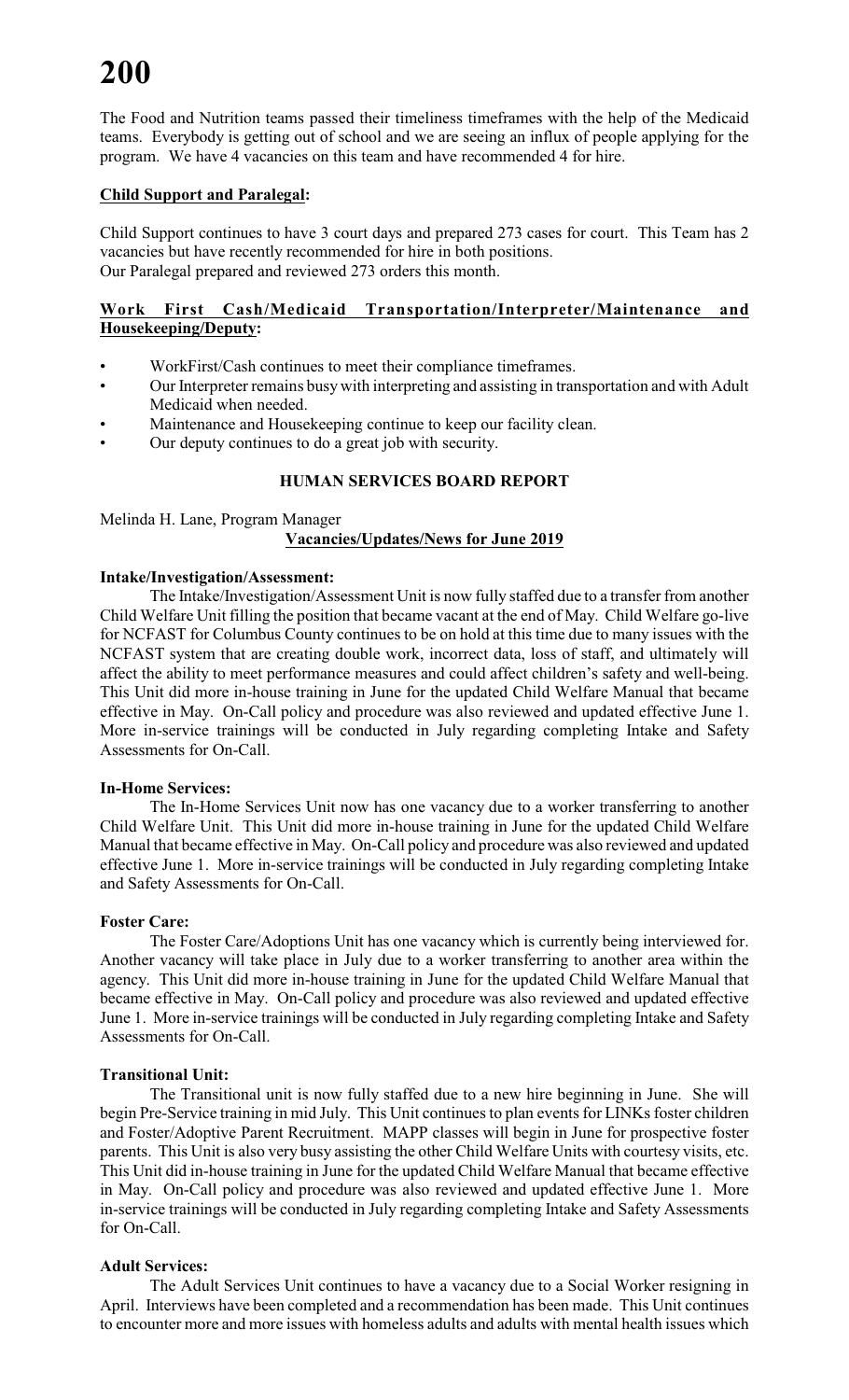creates other problems because of the slow response time of mental health agencies. A tremendous amount of time is being dedicated to assisting those adults with mental health issues that are unable to be independent and unable to manage their own funds, etc. The addition of another position in this Unit may be a future request to help with the increasing caseloads. On-Call policy and procedure was reviewed and updated effective June 1. More in-service trainings will be conducted in July regarding completing Intake and Safety Assessment for On-Call.

#### **Work First Employment:**

This Unit continues to be fully staffed. The Work First Employment Unit continues to work within the NCFAST system with daily issues. This Unit continues to assist with 200% and Emergency Assistance for those eligible. Participation rates are becoming a hot topic again which will require staff to make more contacts out in the community. The Supervisor of this Unit will be retiring at the end of July.

#### **Child Day Care:**

The Child Day Care Unit continues to be fully staffed. This Unit continues to work within the NCFAST system dealing with daily issues and updates. The waiting list continues to grow which is a concern for staff, but this Unit continues to monitor the list and occasionally works the list in an attempt to decrease the list by small amounts. The Supervisor of this Unit will be retiring at the end of July.

#### **Program Integrity:**

Program Integrity continues to work hard to get caught up with program integrity duties and cases. Program Integrity continues to work within NCFAST with issues with regarding data that correctly reflects the actual work of staff. Numbers are being reported as incorrect on reports for all counties Live in NCFAST. We will take a brief break from taking applications for the Energy Programs at the beginning of July due to the beginning of a new fiscal year and while awaiting confirmation on funds for the 2019-2010 year. In June, 37 applications for CIP (Crisis Intervention Program) were completed with 37 approvals.

#### **Agenda Item #14: FINANCE - FUND BALANCE POLICY:**

Bobbie Faircloth, Finance Director, requested Board approval of the Fund Balance Policy. (The first reading was done at the June 17, 2019 Meeting. The second reading was done at the July 01, 2019 Meeting.)

Commissioner McDowell made a motion to approve the Fund Balance Policy with a minimum of twenty (20%) percent, with our goal to be a minimum of twenty-five (25%) percent, seconded by Commissioner Bullard. The motion unanimously passed.

#### **Agenda Item #15: RESOLUTION - RESOLUTION in SUPPORT of TOURISM RAIL from CONWAY, SOUTH CAROLINA to TABOR CITY, NORTH CAROLINA:**

Chairman Burroughs requested approval and adoption of the Resolution in Support of Tourism Rail from Conway, South Carolina to Tabor City, North Carolina.

#### **RESOLUTION of SUPPORT of TOURISM RAIL from CONWAY, SOUTH CAROLINA to TABOR CITY, NORTH CAROLINA**

**WHEREAS,** the concept of a Tourism Rail in Columbus County would be an avenue to entice tourists to board a train in Conway and travel to Tabor City; **and**

**WHEREAS,** the presence of tourists in Tabor City could entail shopping and dining and be a plus for the economy, which is needed; **and**

**WHEREAS,** based on the recent economic impact study funded by NCRR (North Carolina Railroad) revealed that a tourism rail in Columbus County would create many jobs and generate money annually; **and**

**WHEREAS,** the potential impact of new businesses would bring in more money and add more jobs.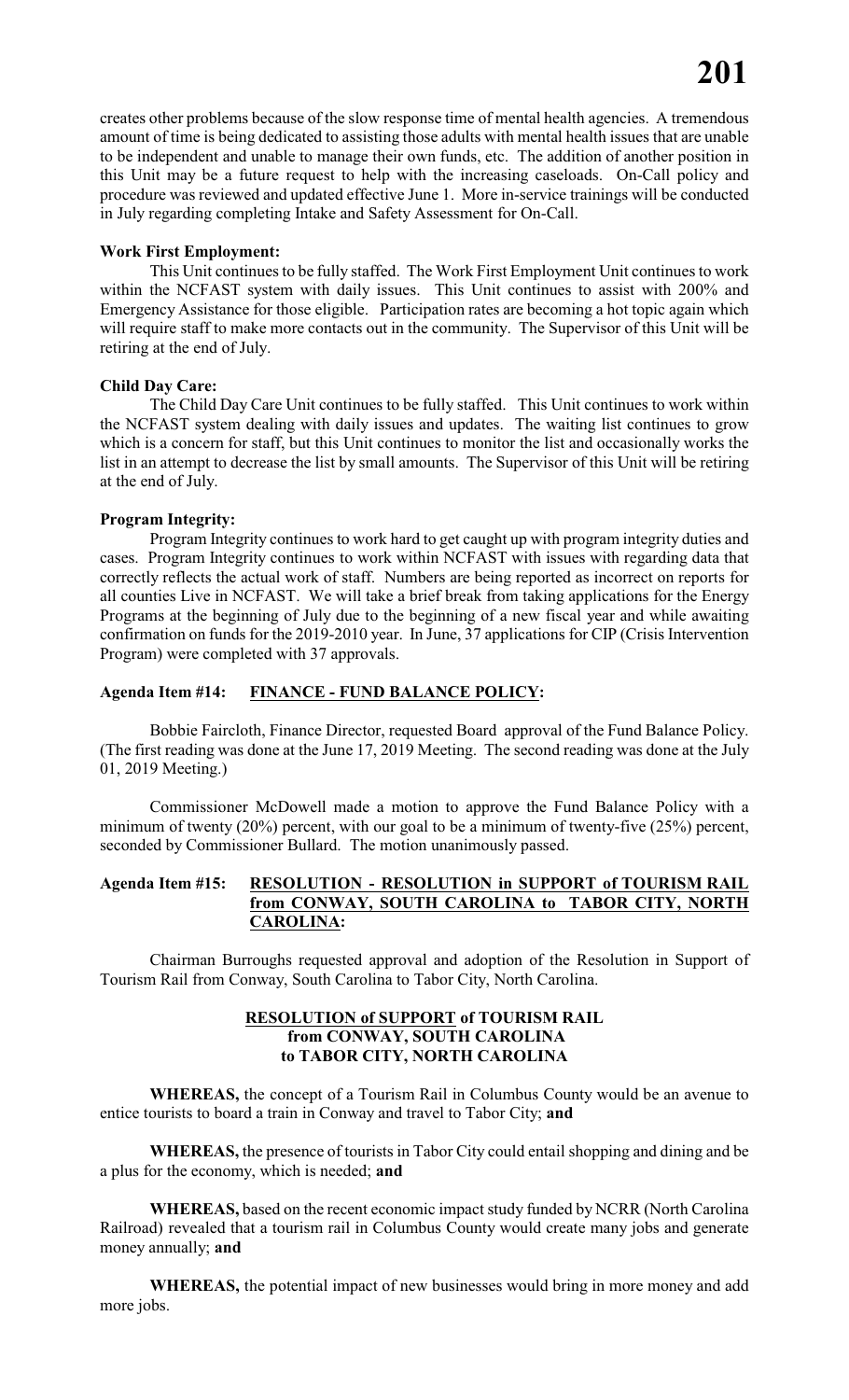**NOW, THEREFORE, BE IT RESOLVED** the Columbus County Board of Commissioners supports the Tourism Rail from Conway, South Carolina to Tabor City, North Carolina.

**APPROVED** and **ADOPTED** this the  $15<sup>th</sup>$  day of July, 2019.

#### **COLUMBUS COUNTY BOARD OF COMMISSIONERS**

| /s/ TRENT BURROUGHS, Chairman           | /s/ P. EDWIN RUSS, Vice Chairman      |
|-----------------------------------------|---------------------------------------|
| <b>S JEROME MCMILLIAN</b>               | <b>S JAMES E. PREVATTE</b>            |
| $\sqrt{s}$ GILES E. BYRD                | /s/  RICKY BULLARD                    |
| /s/ CHARLES T. McDOWELL                 | <b>ATTESTED BY:</b>                   |
|                                         | /s/ JUNE B. HALL, Clerk to the Board  |
| /s/ MICHAEL H. STEPHENS, County Manager | /s/ AMANDA B. PRINCE, County Attorney |

Commissioner Bullard made a motion to approve and adopt the Resolution in Support of Tourism Rail from Conway, South Carolina to Tabor City, North Carolina, seconded by Commissioner Byrd. The motion unanimously passed.

#### **Agenda Item #16: APPOINTMENTS/REAPPOINTMENTS/REPLACEMENTS TO COMMITTEES and BOARDS:**

June B. Hall, Clerk to the Board, requested the following appointments/reappointments/replacements be made.

| <b>COMMITTEE</b>                                                                                   | ZONE/<br><b>EB</b>      | PERSON(S)                                                                                     | <b>EXPIR.</b><br><b>DATE</b>                            | <b>BOARD ACTION</b>                                                        |
|----------------------------------------------------------------------------------------------------|-------------------------|-----------------------------------------------------------------------------------------------|---------------------------------------------------------|----------------------------------------------------------------------------|
| <b>Columbus County Department</b><br>of Aging Advisory Council                                     | $\bf{I}$                | <b>Sherica Powell</b><br><b>Nathanial Lennon</b>                                              | $06 - 30 - 2019$<br>06-30-2017                          | <b>HOLD</b><br><b>Evelyn Waddell=3</b>                                     |
|                                                                                                    | $\mathbf{I}$            | <b>Robert Adams</b>                                                                           | 06-30-2015                                              | $Re$ -Appoint = 3                                                          |
|                                                                                                    | Ш                       | <b>Barbara Featherson</b><br><b>Hattie Campbell</b>                                           | 06-30-2016<br>06-30-2015                                | $Re$ -Appoint = 2<br>$Re$ -Appoint = 3                                     |
|                                                                                                    |                         | <b>Raymond Shaw</b>                                                                           | 06-30-2014                                              | <b>HOLD</b>                                                                |
|                                                                                                    | IV                      | <b>Jimmy Stanley</b><br><b>Betty Ann Smith</b>                                                | 06-30-2015<br>06-30-2016                                | <b>HOLD</b><br><b>HOLD</b>                                                 |
|                                                                                                    | $\mathbf{V}$            | <b>Wilbur Chestnutt</b><br><b>Wanda Thompson</b>                                              | 06-30-2015<br>06-30-2016                                | $Re$ -Appoint = 3<br>$Re$ -Appoint = 2                                     |
|                                                                                                    | VI                      | <b>Barbara Wilson</b>                                                                         | 06-30-2017                                              | $Re$ -Appoint = 3                                                          |
|                                                                                                    | <b>VII</b><br><b>EB</b> | <b>Neil Smith</b><br><b>Tommy O. Gore</b><br><b>Doris Dockery</b><br><b>Commissioner Rep.</b> | $06 - 30 - 2020$<br>06-30-2016<br>06-30-2016<br>12-2018 | $Re$ -Appoint = 2<br>$Re$ -Appoint = 2<br>$Re$ -Appoint = 3<br><b>HOLD</b> |
| <b>Animal Control Advisory</b><br>Council                                                          | L<br>III                | Vacant<br>Vacant                                                                              |                                                         | <b>William Barnhill</b><br><b>Millie Freeman</b>                           |
| <b>Home and Community Care</b><br><b>Block Grant for Aging</b><br><b>Services Advisory Council</b> | $\mathbf{I}$<br>III     | <b>Sue Bell</b><br><b>Betty Williamson</b><br>(Deceased)<br><b>Richard Wilson</b>             | 06-30-2019<br>,,                                        | Anita Adams<br><b>HOLD</b><br>Frank Wilson                                 |
|                                                                                                    | IV                      | <b>Dan Watts</b>                                                                              | , 2                                                     | <b>HOLD</b>                                                                |
| <b>Whiteville Planning</b><br><b>Board/Board of Adjustment</b>                                     | <b>EB</b>               | <b>Robert White</b>                                                                           | 09-08-2018                                              | HOLD                                                                       |

#### **MOTION:**

After discussion was conducted in reference to the Columbus County Department of Aging Advisory Council, Commissioner Prevatte made a motion that the Commissioner in the specified District would determine the length of the members appointed by them, seconded by Commissioner McDowell. The motion unanimously passed.

#### **RECESS REGULAR SESSION and enter into COMBINATION MEETING of COLUMBUS COUNTY WATER and SEWER DISTRICTS I, II, III, IV and V BOARD MEETING:**

At 8:20 P.M., Commissioner Bullard made a motion to recess Regular Session and enter into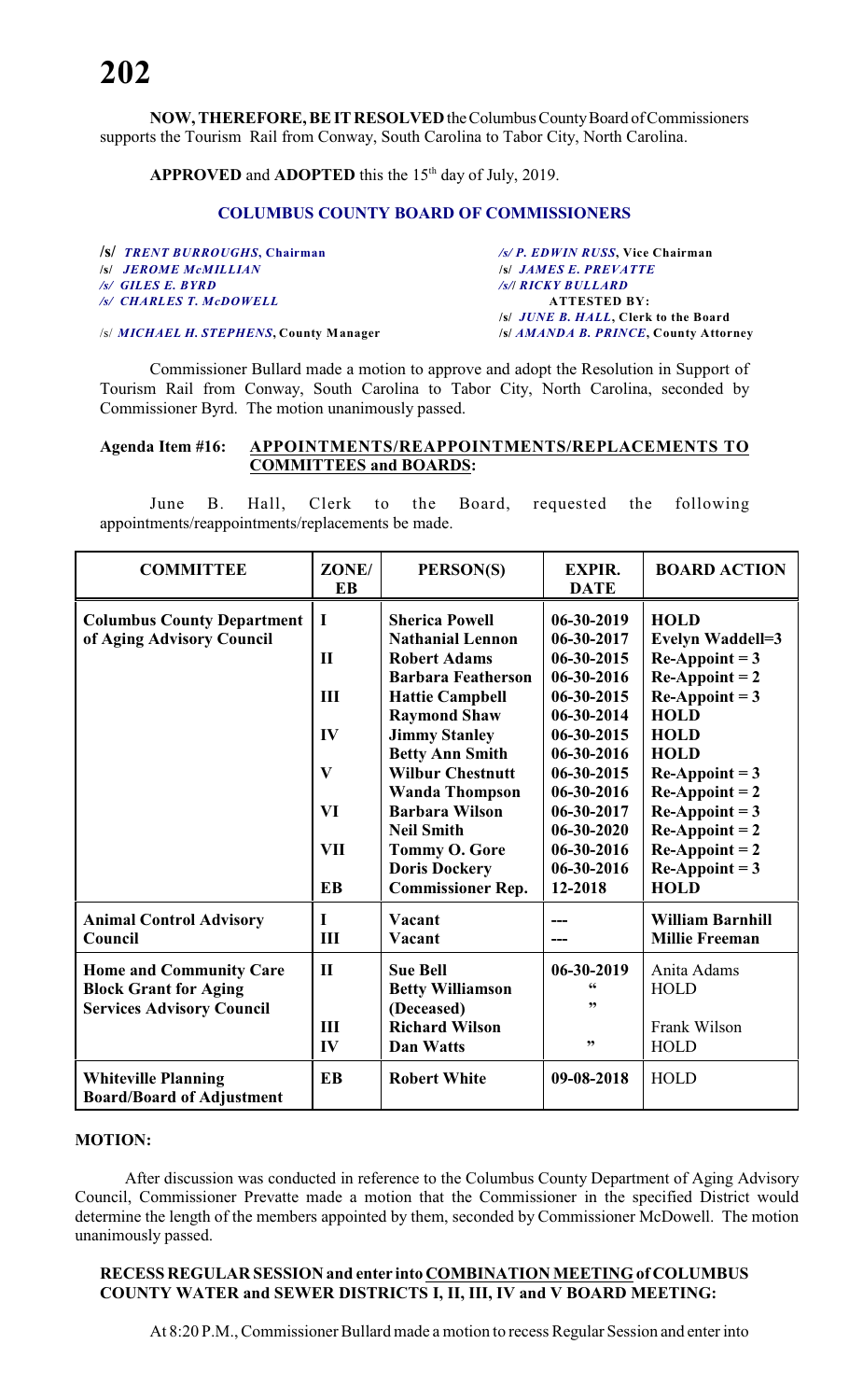a **combination meeting** of Columbus County Water and Sewer Districts I, II, III, IV and V Board Meeting, seconded by Commissioner Byrd. The motion unanimously passed.

#### **Agenda Item #17: COLUMBUS COUNTY WATER and SEWER DISTRICTS I, II, III, IV and V - APPROVAL of BOARD MEETING MINUTES:**

July 01, 2019 **Combination Meeting** of Columbus County Water and Sewer Districts I, II, III, IV and V Board Meeting **(5 sets)**

This information will be recorded in Minute Book Number 2 for each Water District, respectively.

#### **Agenda Item #18: COLUMBUS COUNTY WATER AND SEWER DISTRICT I - MEADOW WOOD WATER SYSTEM:**

Harold Nobles, Public Utilities Director, requested Board approval to accept a private water system from Meadow Wood.

This information will be recorded in Minute Book Number 2 for Columbus County Water and Sewer District I.

#### **ADJOURN COMBINATION MEETING of COLUMBUS COUNTY WATER and SEWER DISTRICTS I, II, III, IV and V BOARD MEETING and resume REGULAR SESSION:**

At 8:22 P.M., Commissioner Prevatte made a motion to adjourn, seconded by Commissioner Bullard. The motion unanimously passed.

#### **Agenda Item #19: CONSENT AGENDA ITEMS:**

Commissioner Byrd made a motion to approve the following Consent Agenda Items, seconded by Commissioner Prevatte. The motion unanimously passed.

| <b>TYPE</b>         | <b>ACCOUNT</b> | <b>DETAILS</b>                                | <b>AMOUNT</b> |
|---------------------|----------------|-----------------------------------------------|---------------|
| <b>Expenditures</b> | 10-5192-512100 | <b>BCCP</b> Salaries                          | 3,000         |
|                     | 10-5192-518100 | <b>BCCP FICA</b>                              | 500           |
|                     | 10-5192-518200 | <b>BCCP</b> Retirement                        | 1,000         |
|                     | 10-5192-518300 | <b>BCCP</b> Insurance                         | 600           |
| Revenue             | 10-3510-430050 | <b>Breast Screening State</b>                 | 5,100         |
| <b>Expenditures</b> | 10-5161-526001 | <b>Family Planning Departmental Supplies</b>  | 97,846        |
|                     | 10-5197-526001 | <b>Health Promotion Departmental Supplies</b> | 12,719        |
|                     | 10-5166-526001 | Children's Health Departmental Supplies       | 24,558        |
|                     | 10-5167-526001 | Maternal Health Departmental Supplies         | 52,243        |
|                     | 10-5111-526001 | Other Services Departmental Supplies          | 903           |
|                     | 10-5121-526001 | <b>Comm Disease Departmental Supplies</b>     | 9,155         |
|                     | 10-5171-526001 | <b>Dental Departmental Supplies</b>           | 80,562        |
|                     | 10-5162-526001 | <b>Immunization Departmental Supplies</b>     | 24,339        |
|                     | 10-5112-526001 | Coop Departmental Supplies                    | 3,198         |
| <b>Revenues</b>     | 10-3510-430025 | General Medicaid                              | 305,523       |
| <b>Expenditures</b> | 10-5170-519150 | Peer Counselor Breast Feeding                 | 10,000        |
| <b>Revenues</b>     | 10-3510-430055 | WIC (Peer Counselor)                          | 10,000        |
| <b>Expenditures</b> | 10-5197-512100 | <b>Health Promotions Salary</b>               | (1,729)       |

#### A. **Budget Amendments:**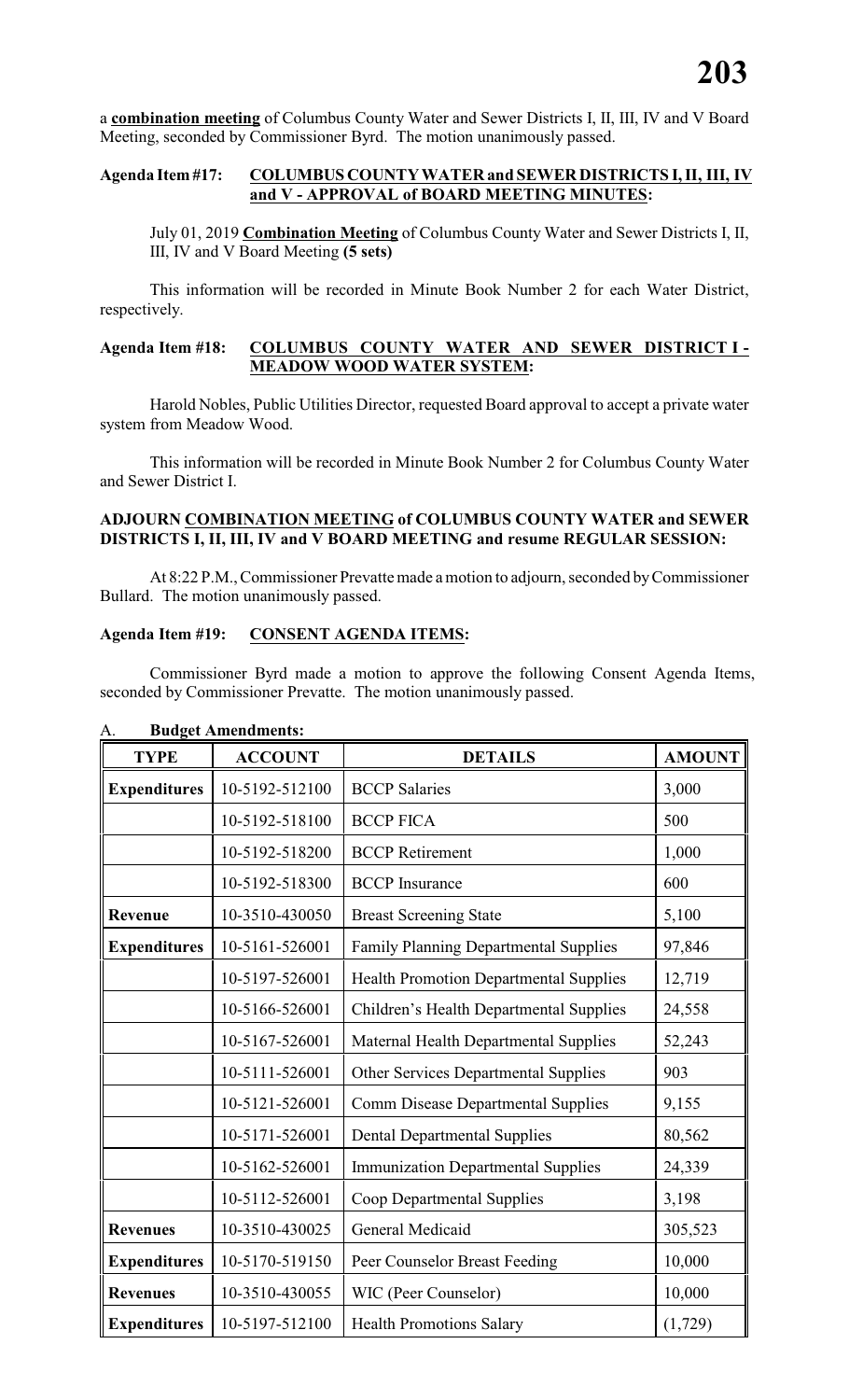|            | 10-5197-518100 | <b>Health Promotion FICA</b>                | (600)   |
|------------|----------------|---------------------------------------------|---------|
|            | 10-5197-518200 | <b>Health Promotion Retirement</b>          | (1,000) |
|            |                | 10-51970518300   Health Promotion Insurance | (1,200) |
| l Revenues | 10-3510-430049 | <b>Health Promotion State Grant</b>         | (4,529) |

### B. **Tax Releases and Refunds:**

Tax Refunds and Releases

| <b>Property Value</b>                                                                                      |       |           |                            |          | Amount:             |       | \$32.20  |
|------------------------------------------------------------------------------------------------------------|-------|-----------|----------------------------|----------|---------------------|-------|----------|
| Brown, Torie                                                                                               |       |           | PROPERTY: 00000            |          | Total:              |       | \$869.72 |
| Value: \$1,000.00                                                                                          | Year: | $14,16-$  | Account:                   | 16-01637 | $Bill#$ :           | 99999 |          |
| Release value. DBL Act#16-00324. Release Cerro Gordo Fire(4.00) release Columbus                           |       |           |                            |          |                     |       |          |
| Rescue $(.80)$ release late list $(3.72)$                                                                  |       |           |                            |          |                     |       |          |
| <b>Property Value</b>                                                                                      |       |           |                            |          | Amount:             |       | \$241.50 |
| Godwin, John (Heirs)                                                                                       |       |           | <b>PROPERTY: 14356</b>     |          | Total:              |       | \$247.50 |
| Value: \$5,000.00                                                                                          | Year: | $13 - 18$ | Account:                   | 08-06760 | $Bill#$ :           | 99999 |          |
| Release entire value. No deed found to support tax listing. Release Columbus                               |       |           |                            |          |                     |       |          |
| Rescue(6.00)                                                                                               |       |           |                            |          |                     |       |          |
| <b>Property Value</b>                                                                                      |       |           |                            |          | Amount:             |       | \$442.75 |
| Rogers Farms Inc                                                                                           |       |           | PROPERTY: 00000            |          | Total:              |       | \$497.75 |
| Value: \$55,000.00<br>Release value billed on Act#12-04521. Release Evergreen Fire(44.00) release Columbus | Year: | 2018      | Account:                   | 12-02617 | $Bill#$ :           | 28726 |          |
| Rescue(11.00)                                                                                              |       |           |                            |          |                     |       |          |
| Refunds                                                                                                    |       |           |                            |          | Amount:             |       | \$0.00   |
| Buck, Harry W                                                                                              |       |           | PROPERTY: 00000            |          | Total:              |       | \$400.00 |
| Value: $$0.00$                                                                                             | Year: | 2018      | Account:                   | 07-00891 | Bill#: 96366        |       |          |
| Refund user fee. Vacant                                                                                    |       |           |                            |          |                     |       |          |
|                                                                                                            |       |           |                            |          | Amount:             |       | \$0.00   |
| User Fee                                                                                                   |       |           |                            |          |                     |       |          |
| Bowen, Rosa Lee Jones Heirs<br>Value: $$0.00$                                                              | Year: | 2018      | PROPERTY: 7225<br>Account: | 03-01814 | Total:<br>$Bill#$ : | 94960 | \$200.00 |
| Release user fee. Vacant                                                                                   |       |           |                            |          |                     |       |          |
|                                                                                                            |       |           |                            |          | Amount:             |       | \$0.00   |
| User Fee                                                                                                   |       |           |                            |          |                     |       |          |
| Davis, Angela M.                                                                                           |       |           | PROPERTY: 89054            |          | Total:              |       | \$200.00 |
| Value: $$0.00$                                                                                             | Year: | 2018      | Account:                   | 01-00515 | $Bill#$ :           | 1320  |          |
| Release user fee. Dbilled.                                                                                 |       |           |                            |          | Amount:             |       | \$0.00   |
| User Fee                                                                                                   |       |           |                            |          |                     |       |          |
| Fields, Willie Ray                                                                                         |       |           | <b>PROPERTY: 21051</b>     |          | Total:              |       | \$200.00 |
| Value: $$0.00$                                                                                             | Year: | 2018      | Account:                   | 12-08063 | $Bill#$ :           | 4668  |          |
| Release user fee. Vacant                                                                                   |       |           |                            |          |                     |       |          |
| User Fee                                                                                                   |       |           |                            |          | Amount:             |       | \$0.00   |
| High, Pamela S                                                                                             |       |           | PROPERTY: 90446            |          | Total:              |       | \$400.00 |
| Value: \$0.00                                                                                              | Year: | 2018      | Account:                   | 14-04333 | Bill#: 11809        |       |          |
| Release user fee. No structure on land.                                                                    |       |           |                            |          |                     |       |          |
| User Fee                                                                                                   |       |           |                            |          | Amount:             |       | \$0.00   |
| Jordan, James Newton & Linda                                                                               |       |           | PROPERTY: 28664            |          | Total:              |       | \$200.00 |
| Value: $$0.00$                                                                                             | Year: | 2018      | Account:                   | 15-20880 | Bill#:              | 15593 |          |
| Release user fee. Unliveable.                                                                              |       |           |                            |          |                     |       |          |
| User Fee                                                                                                   |       |           |                            |          | Amount:             |       | \$0.00   |
| Kemp Tim & Maurice Robinson                                                                                |       |           | <b>PROPERTY: 19533</b>     |          | Total:              |       | \$200.00 |
| Value: $$0.00$                                                                                             | Year: | 2018      | Account:                   | 11-01920 | Bill#: 15998        |       |          |
| Release user fee. Vacant                                                                                   |       |           |                            |          |                     |       |          |
| User Fee                                                                                                   |       |           |                            |          | Amount:             |       | \$0.00   |
| Lee, Daniel J Sr                                                                                           |       |           | PROPERTY: 92457            |          | Total:              |       | \$200.00 |
| Value: $$0.00$                                                                                             | Year: | 2018      | Account:                   | 13-05625 | Bill#: 17006        |       |          |
| Release user fee. Billed on Act#13-04720                                                                   |       |           |                            |          |                     |       |          |
| User Fee                                                                                                   |       |           |                            |          | Amount:             |       | \$0.00   |
| Lee, Jesse James A                                                                                         |       |           | PROPERTY: 64360            |          | Total:              |       | \$200.00 |
| Value: $$0.00$                                                                                             | Year: | 2018      | Account:                   | 03-02441 | Bill#:              | 17032 |          |
| Release user fee. Dbilled                                                                                  |       |           |                            |          |                     |       |          |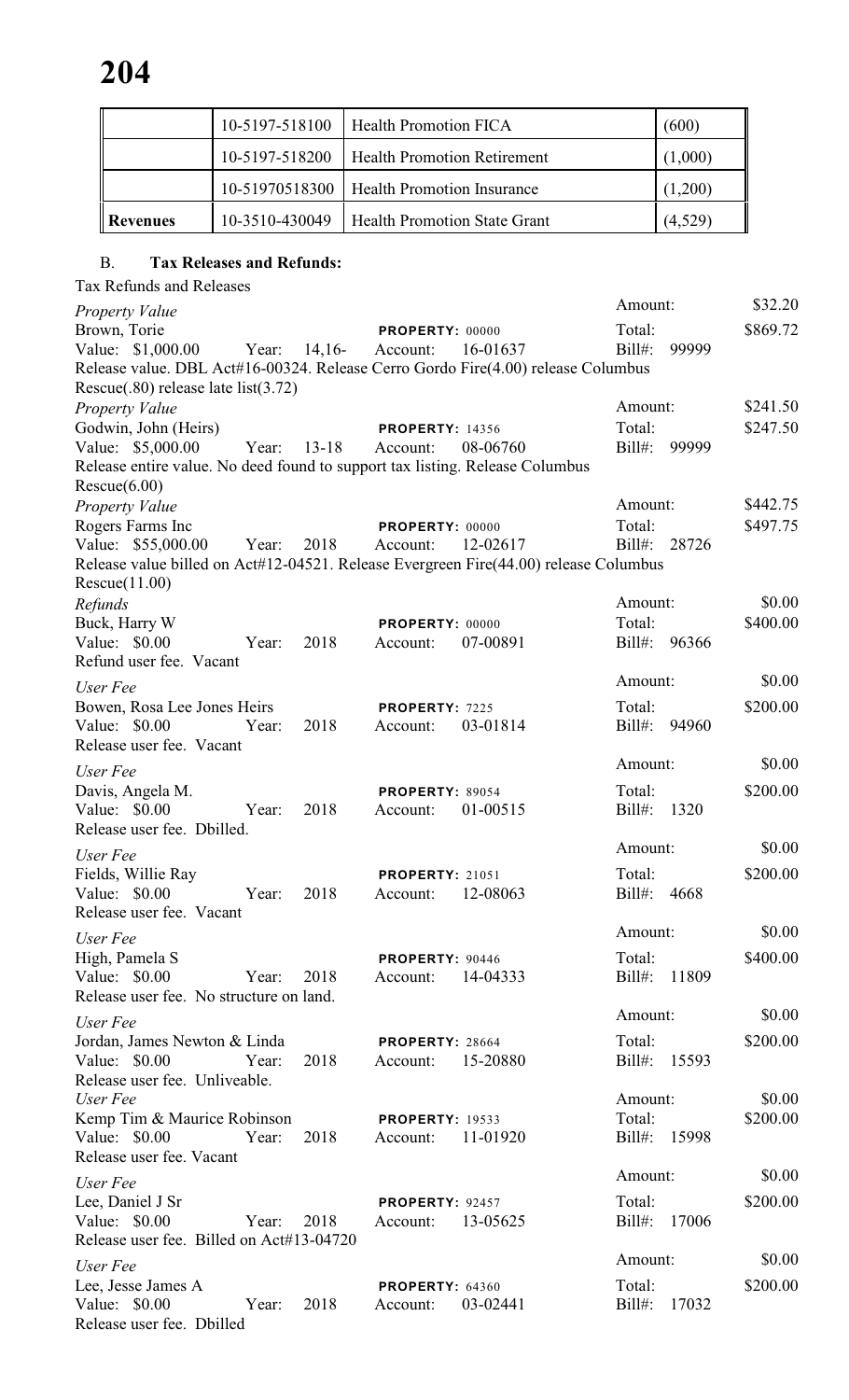| User Fee                                                                                                          |                                                | Amount:                      | \$0.00             |
|-------------------------------------------------------------------------------------------------------------------|------------------------------------------------|------------------------------|--------------------|
| Lynn Patricia Harrelson(Special)<br>Value: \$0.00<br>2018<br>Year:<br>Release user fee. Lost home in foreclosure. | <b>PROPERTY: 00000</b><br>01-06930<br>Account: | Total:<br>18827<br>$Bill#$ : | \$113.00           |
| User Fee                                                                                                          |                                                | Amount:                      | \$0.00             |
| McKenzie, Otto Jr<br>Value: \$0.00<br>2016<br>Year:<br>Release user fee Billed twice in 2018                      | <b>PROPERTY: 88164</b><br>12-00003<br>Account: | Total:<br>$Bill#$ :<br>12772 | \$208.00           |
| User Fee                                                                                                          |                                                | Amount:                      | \$0.00             |
| Nobles, Pete<br>Value: \$0.00<br>2018<br>Year:<br>Release user fee. Vacant                                        | <b>PROPERTY: 18073</b><br>10-03837<br>Account: | Total:<br>Bill#: 23936       | \$113.00           |
| User Fee                                                                                                          |                                                | Amount:                      | \$0.00             |
| Sellers, Michael Maurice<br>Value: \$0.00<br>Year:<br>2018<br>Release user fee. Vacant                            | <b>PROPERTY: 97329</b><br>09-00007<br>Account: | Total:<br>Bill#:<br>30105    | \$200.00           |
| User Fee                                                                                                          |                                                | Amount:                      | \$0.00             |
| Singletary, Lorie<br>2017<br>Value: \$0.00 Year:<br>Release user fee. Vacant                                      | PROPERTY: 80342<br>Account:<br>10-15523        | Total:<br>$Bill#$ :<br>86968 | \$116.00           |
| User Fee                                                                                                          |                                                | Amount:                      | \$0.00             |
| Sinkler, Lennon Heirs<br>Value: $$0.00$<br>Year:<br>2018                                                          | <b>PROPERTY: 20107</b><br>11-24560<br>Account: | Total:<br>$Bill#$ :<br>31344 | \$200.00           |
| Release user fee. Vacant                                                                                          |                                                |                              |                    |
| User Fee<br>Waye Daphine                                                                                          | PROPERTY: 88978                                | Amount:<br>Total:            | \$0.00<br>\$200.00 |
| Value: \$0.00<br>2018<br>Year:<br>Release user fee. Dbilled                                                       | 06-02251<br>Account:                           | $Bill#$ :<br>39530           |                    |

#### **Agenda Item #21: PUBLIC INPUT:**

Chairman Burroughs opened the floor for Public Input. The following spoke.

1. **Glenwood Davis, 69 Leach Street, Whiteville, NC 28472:** stated the following: -There are concerns from the Parks and Recreation Department regarding the bouncie houses at the park;

-I have been doing this for three (3) years, and now, the question has come up about adequate insurance; **and**

-I have an event scheduled for July 27, 2019, and it has been advertised, and I will not have adequate time to obtain insurance above and beyond what I have now.

#### **MOTION:**

After lengthy discussion, Commissioner Byrd made a motion to approve Change Brings Choices to hold the event scheduled for July 27, 2019, with approval of adequate insurance coverage, seconded by Commissioner Prevatte. The motion unanimously passed.

2. **Sidney Hazel, 582 Mill Quarters Road, Hallsboro, NC 28442:** stated the following:

-Myself and Mr. Davis have been this for the last twelve (12) years, and we have been using the bouncie house for the last three (3) years;

-We have not had any problems; **and**

-I am asking permission for our event on Labor Day weekend, and if we need additional information about the insurance.

#### **Agenda Item #22: COMMENTS:**

Chairman Burroughs opened the floor for comments. The following spoke.

#### A. **Department Managers:**

1. **Bobbie Faircloth, Finance Director:** stated the following: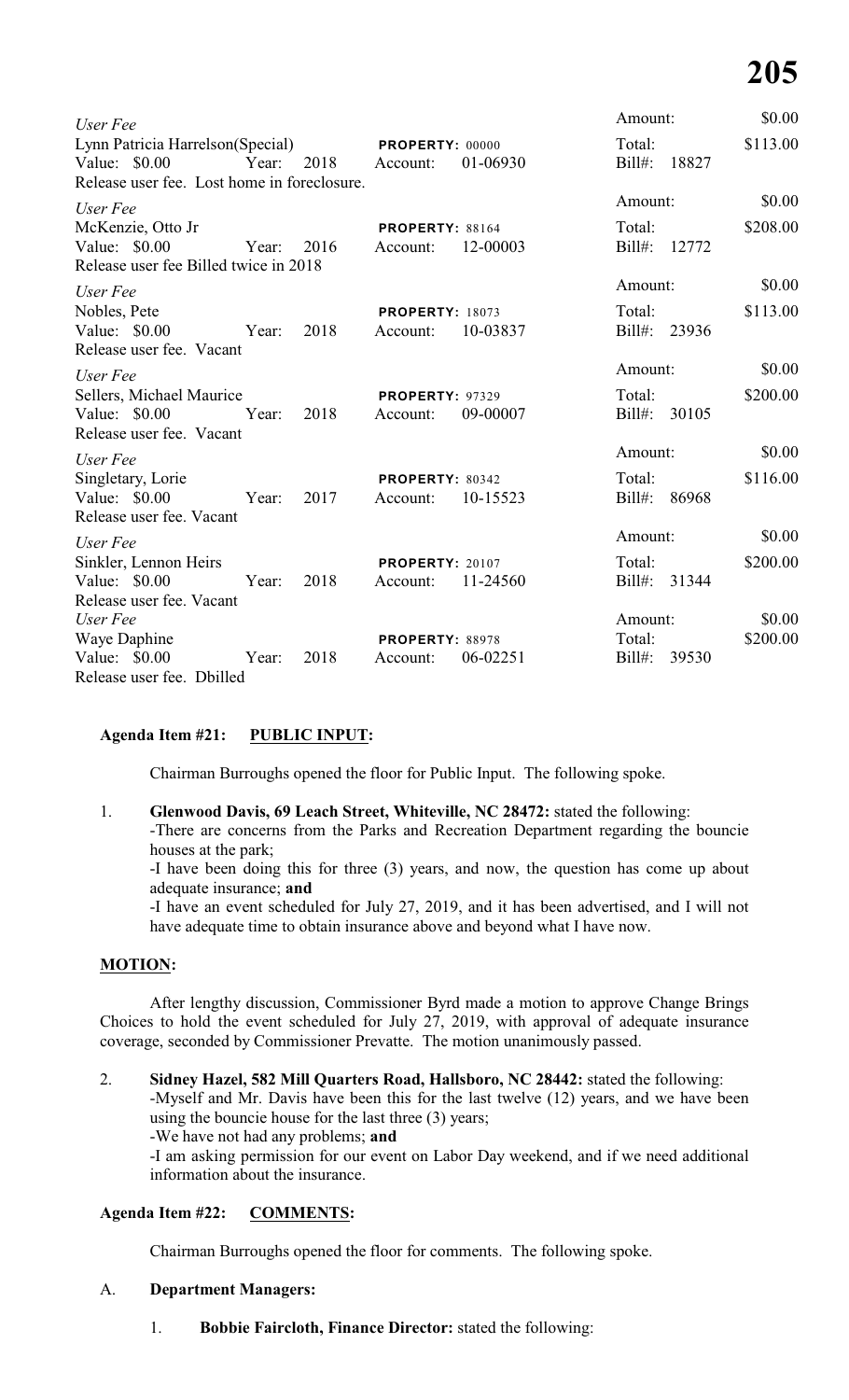-Stuart and I have been discussing a more efficient way to handle the credit card charges; **and**

-We are trying to revive the Teen Court Advisory Board (Juvenile Crime Prevention Council), and needs a Commissioner to serve on this Board.

#### **MOTION:**

Commissioner Prevatte made a motion to appoint Commissioner Jerome McMillian to the Teen Court Advisory Board, seconded by Commissioner Byrd. The motion unanimously passed.

- 2. **Edward Davis, Soil and Water Conservation Director:** stated the following: -We are receiving performance bonds on the debris cleanup in Waccamaw and Lumber Rivers; -We have contractors that are beginning to work; **and** -I have a meeting with Horry County in August about storm water management and they actually have a storm water department.
- 3. **Julie Strickland, Parks and Recreation Director:** stated the grand opening for the Fitness Park is July 31, 2019.

#### B. **Board of Commissioners:**

- 1. **Commissioner McDowell:** stated that Council Tool Company was at the White House to be recognized and that is a great attribute for Columbus County.
- 2. **Commissioner Bullard:** stated that a pastor had contacted him and was interested in being the Clergy for Columbus County.

Discussion was conducted, and it was the general consensus of the Board for all members to check into this and come up with a plan to be presented at a later meeting.

- 3. **Commissioner Prevatte:** I hope July 31, 2019 was cooler than it has been the last few days.
- 4. **Commissioner McMillian:** stated since the department heads are addressing the Board relative to needing additional equipment and better pay for their employees, we need to handle these requests.
- 5. **Commissioner Byrd:** There is some discussion going on relative to the areas between Bladen County and Columbus County in the Buckhead Area as to fire and rescue service. I would like for Kay and Shannon to check into this matter.
- 6. **Chairman Burroughs:** stated the following: -The Housing Urgent Repair applications are going to be taken from July 15, 2019 to September 30, 2019; -On Jul 17, 2019, there will be a ribbon cutting at Whiteville City Hall; **and** -The Watermelon Delight will be on July 19, 2019, with a luncheon and parade on July 20, 2019.
- C. **County Manager (Michael H. Stephens):** stated we were notified today that all the fire departments in Columbus County passed their inspection.

#### **RECESS REGULAR SESSION and enter into CLOSED SESSION in ACCORDANCE with N.C.G.S. § 143-318.11(a) (3) ATTORNEY-CLIENT PRIVILEGE; and (6) PERSONNEL:**

At 8:57 P.M., Commissioner McDowell made a motion to recess Regular Session and enter into Closed Session in Accordance with N.C.G.S. § 143-318.11(a) Attorney-Client Privilege; and (6) Personnel, after a five (5) minute recess, seconded by Commissioner Byrd. The motion unanimously passed.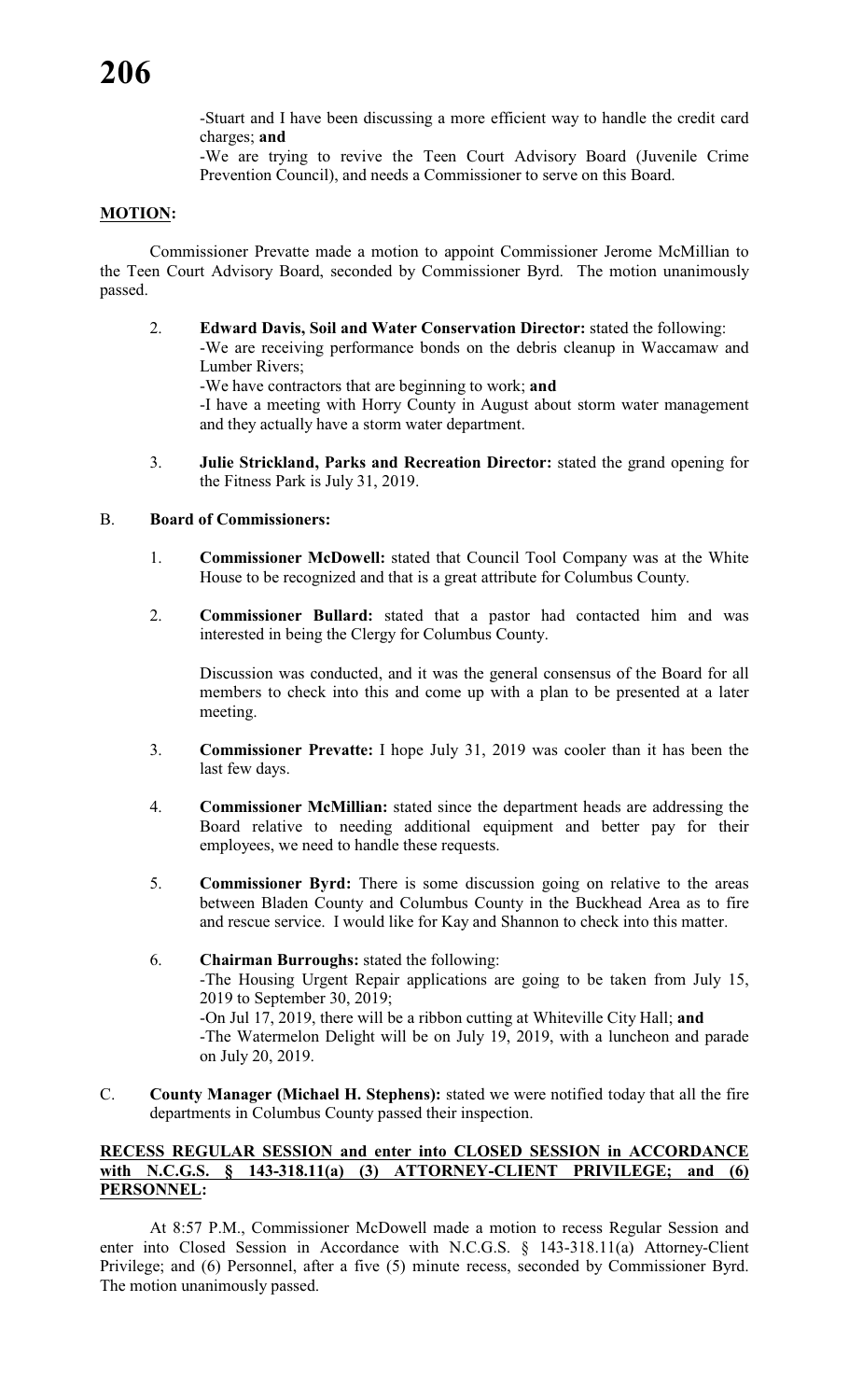#### **Agenda Item #22: CLOSED SESSION in ACCORDANCE with N.C.G.S. § 143- 318.11(a) (3) ATTORNEY-CLIENT PRIVILEGE; and (6) PERSONNEL:**

No official action was taken.

#### **ADJOURN CLOSED SESSION and resume REGULAR SESSION:**

At 10:22 P.M., Commissioner Byrd made a motion to adjourn Closed Session and resume Regular Session, seconded by Commissioner McMillian. The motion unanimously passed.

#### **READING and APPROVAL of CLOSED SESSION GENERAL ACCOUNT:**

Chairman Burroughs requested that Amanda B. Prince, County Attorney, orally read the Closed Session General Account. Ms. Prince orally read the following: *"The Commissioners discussed possible future litigation and personnel matter"*. Commissioner Byrd made a motion to approve the Closed Session General Account, seconded by Commissioner McMillian. The motion unanimously passed.

#### **Agenda Item #23. ADJOURNMENT:**

At 10:23 P.M., Commissioner Byrd made a motion to adjourn, seconded by Commissioner McMillian. The motion unanimously passed. These minutes were recorded by Amanda B. Prince, County Attorney, and typed by June B. Hall, Clerk to the Board.

#### **APPROVED:**

**\_\_\_\_\_\_\_\_\_\_\_\_\_\_\_\_\_\_\_\_\_\_\_\_\_\_\_\_ \_\_\_\_\_\_\_\_\_\_\_\_\_\_\_\_\_\_\_\_\_\_\_\_\_\_\_\_\_\_**

**JUNE B. HALL, Clerk to Board TRENT BURROUGHS, Chairman**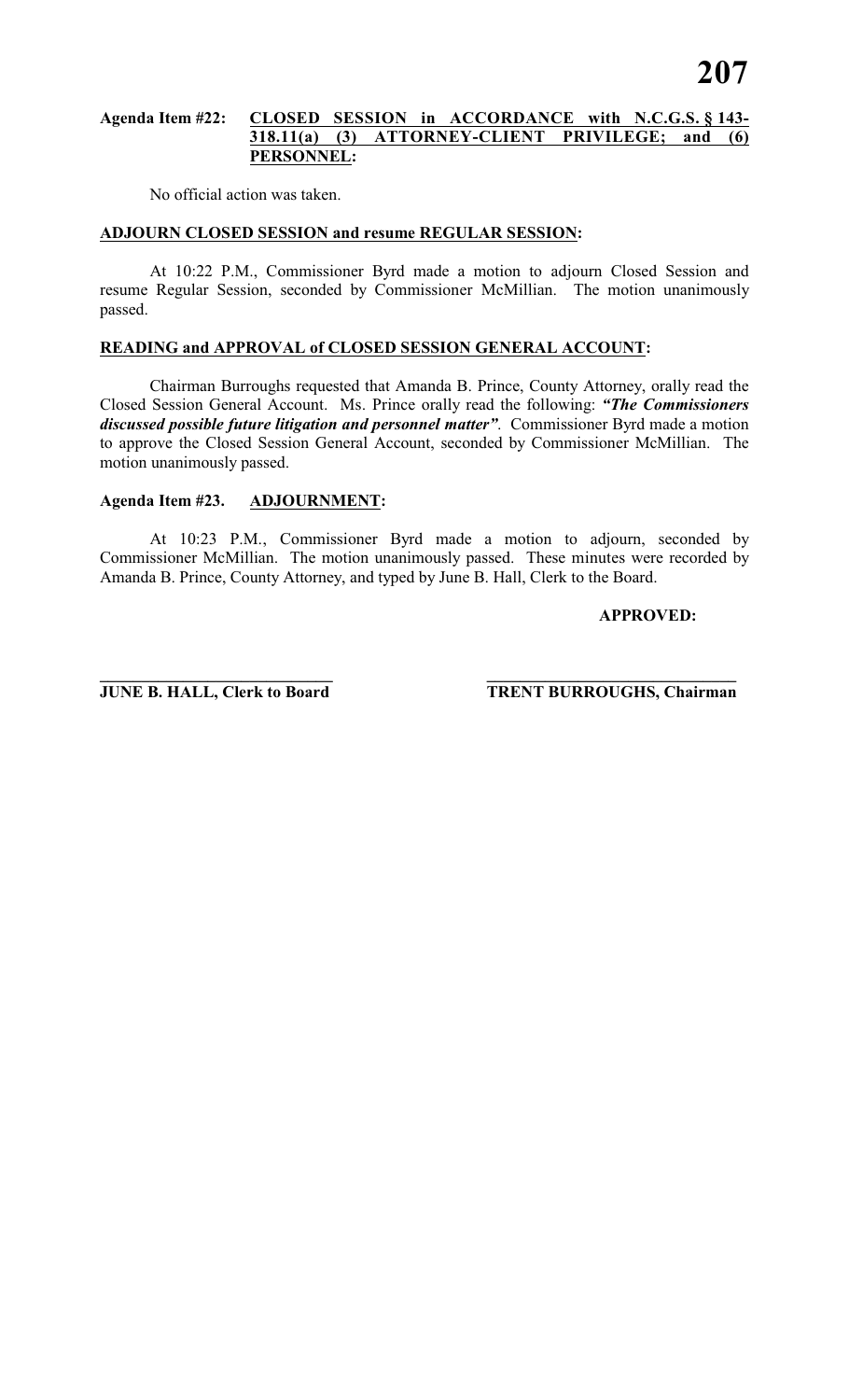The Honorable Columbus County Commissioners met on the above stated date and at the above stated time in the Dempsey B. Herring Courthouse Annex Building, located at 112 West Smith Street, Whiteville, North Carolina, to act as the Columbus County Water and Sewer District I Board.

#### **COMMISSIONERS PRESENT: APPOINTEES PRESENT:**

Giles E. Byrd Ricky Bullard Charles T. McDowell **APPOINTEE ABSENT:**

Trent Burroughs, **Chairman** Mike Stephens, **County Manager** Jerome McMillian Amanda B. Prince, **County Attorney** James E. Prevatte Bobbie Faircloth, **Finance Officer** 

### June B. Hall, **Clerk to the Board**

#### **COMMISSIONER ABSENT:**

P. Edwin Russ, **Vice-Chairman**

#### **MEETING CALLED TO ORDER:**

At 8:20 P.M., Chairman Trent Burroughs called the **combination meeting** of Columbus County Water and Sewer Districts I, II, III, IV and V Board Meeting to order.

#### **Agenda Item #17: COLUMBUS COUNTY WATER and SEWER DISTRICTS I, II, III, IV and V - APPROVAL of BOARD MEETING MINUTES:**

July 01, 2019 **Combination Meeting** of Columbus County Water and Sewer Districts I, II, III, IV and V Board Meeting **(5 sets)**

Commissioner Byrd made a motion to approve the July 01, 2019 Columbus County Water and Sewer District I Board Meeting Minutes, seconded by Commissioner Prevatte. The motion unanimously passed.

#### **Agenda Item #18: COLUMBUS COUNTY WATER AND SEWER DISTRICT I - MEADOW WOOD WATER SYSTEM:**

Harold Nobles, Public Utilities Director, requested Board approval to accept a private water system from Meadow Wood.

Commissioner Prevatte made a motion to approve the acceptance of a private water system from Meadow Wood once the drawings are done to show lines, seconded by Commissioner Byrd. The motion unanimously passed.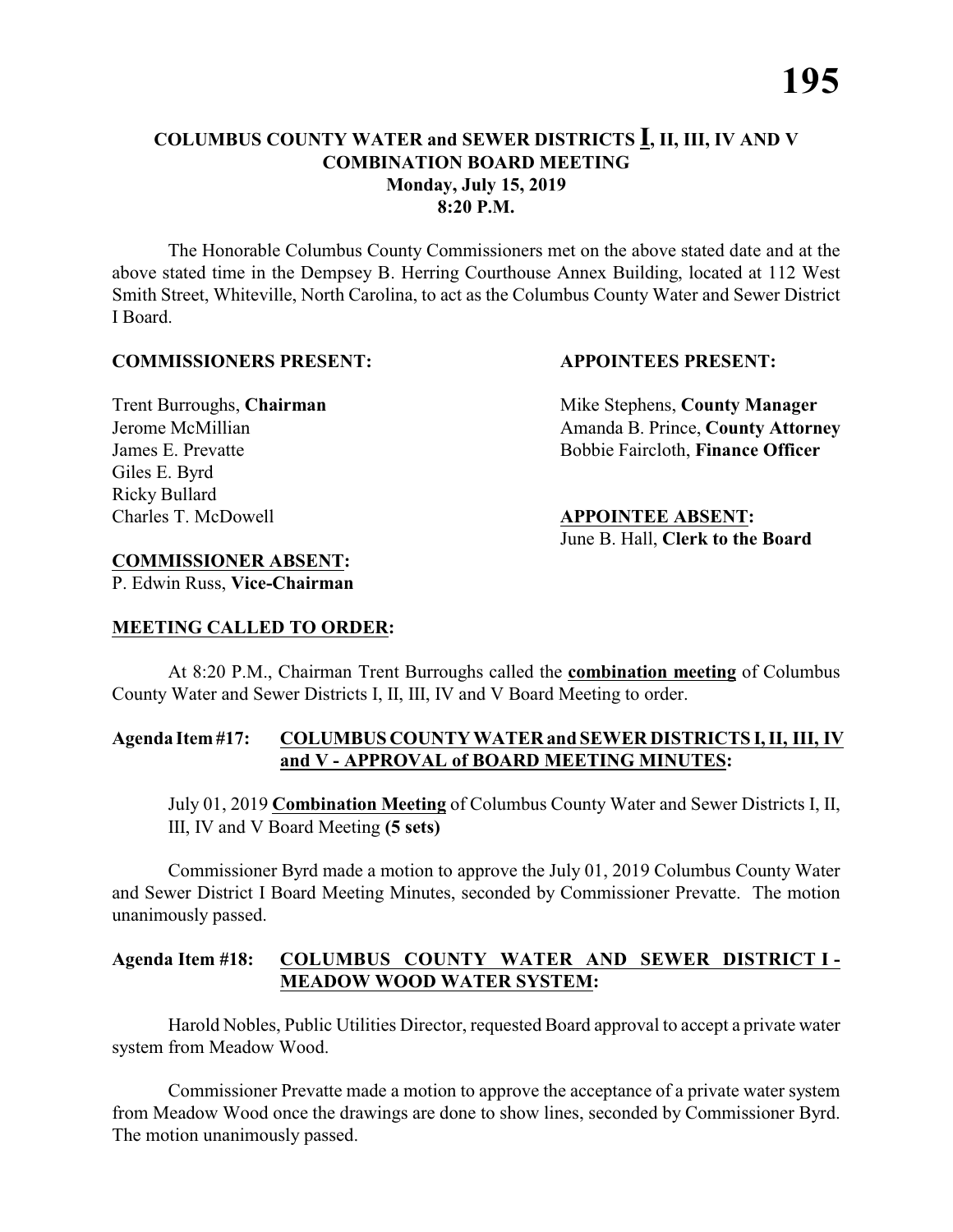### **ADJOURNMENT:**

At 8:22 P.M., Commissioner Prevatte made a motion to adjourn, seconded by Commissioner Bullard. The motion unanimously passed. These minutes were recorded by Amanda B. Prince, County Attorney, and typed by June B. Hall, Clerk to the Board.

**APPROVED:**

**\_\_\_\_\_\_\_\_\_\_\_\_\_\_\_\_\_\_\_\_\_\_\_\_\_\_\_\_ \_\_\_\_\_\_\_\_\_\_\_\_\_\_\_\_\_\_\_\_\_\_\_\_\_\_\_\_\_\_\_ JUNE B. HALL, Clerk to Board TRENT BURROUGHS, Chairman**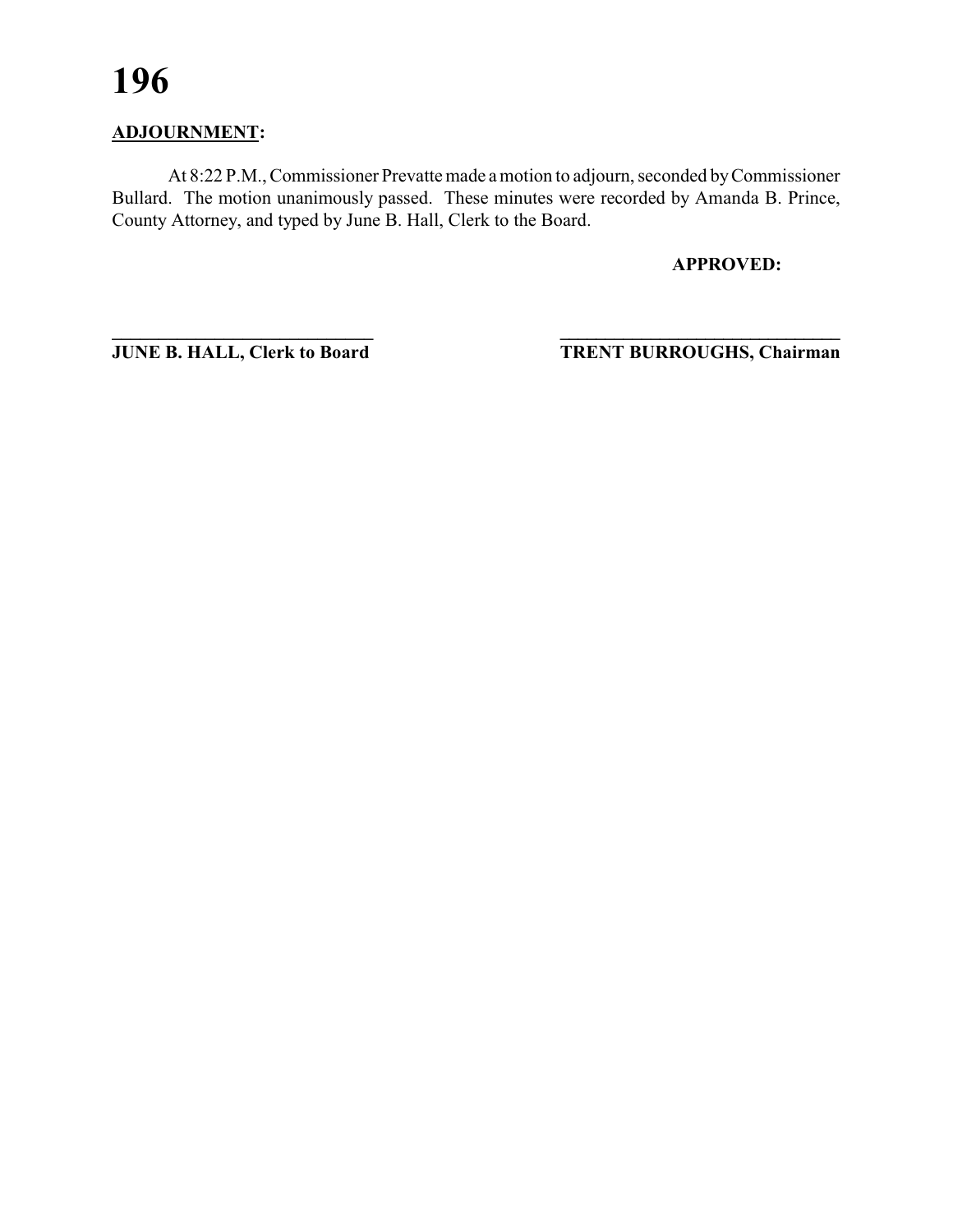The Honorable Columbus County Commissioners met on the above stated date and at the above stated time in the Dempsey B. Herring Courthouse Annex Building, located at 112 West Smith Street, Whiteville, North Carolina, to act as the Columbus County Water and Sewer District II Board.

#### **COMMISSIONERS PRESENT: APPOINTEES PRESENT:**

Giles E. Byrd Ricky Bullard Charles T. McDowell **APPOINTEE ABSENT:**

Trent Burroughs, **Chairman** Mike Stephens, **County Manager** Jerome McMillian **Amanda B. Prince, County Attorney** James E. Prevatte Bobbie Faircloth, **Finance Officer** 

## June B. Hall, **Clerk to the Board**

#### **COMMISSIONER ABSENT:**

P. Edwin Russ, **Vice-Chairman**

### **MEETING CALLED TO ORDER:**

At 8:20 P.M., Chairman Trent Burroughs called the **combination meeting** of Columbus County Water and Sewer Districts I, II, III, IV and V Board Meeting to order.

#### **Agenda Item #17: COLUMBUS COUNTY WATER and SEWER DISTRICTS I, II, III, IV and V - APPROVAL of BOARD MEETING MINUTES:**

July 01, 2019 **Combination Meeting** of Columbus County Water and Sewer Districts I, II, III, IV and V Board Meeting **(5 sets)**

Commissioner Byrd made a motion to approve the July 01, 2019 Columbus County Water and Sewer District II Board Meeting Minutes, seconded by Commissioner Prevatte. The motion unanimously passed.

#### **ADJOURNMENT:**

At 8:22 P.M., Commissioner Prevatte made a motion to adjourn, seconded by Commissioner Bullard. The motion unanimously passed. These minutes were recorded by Amanda B. Prince, County Attorney, and typed by June B. Hall, Clerk to the Board.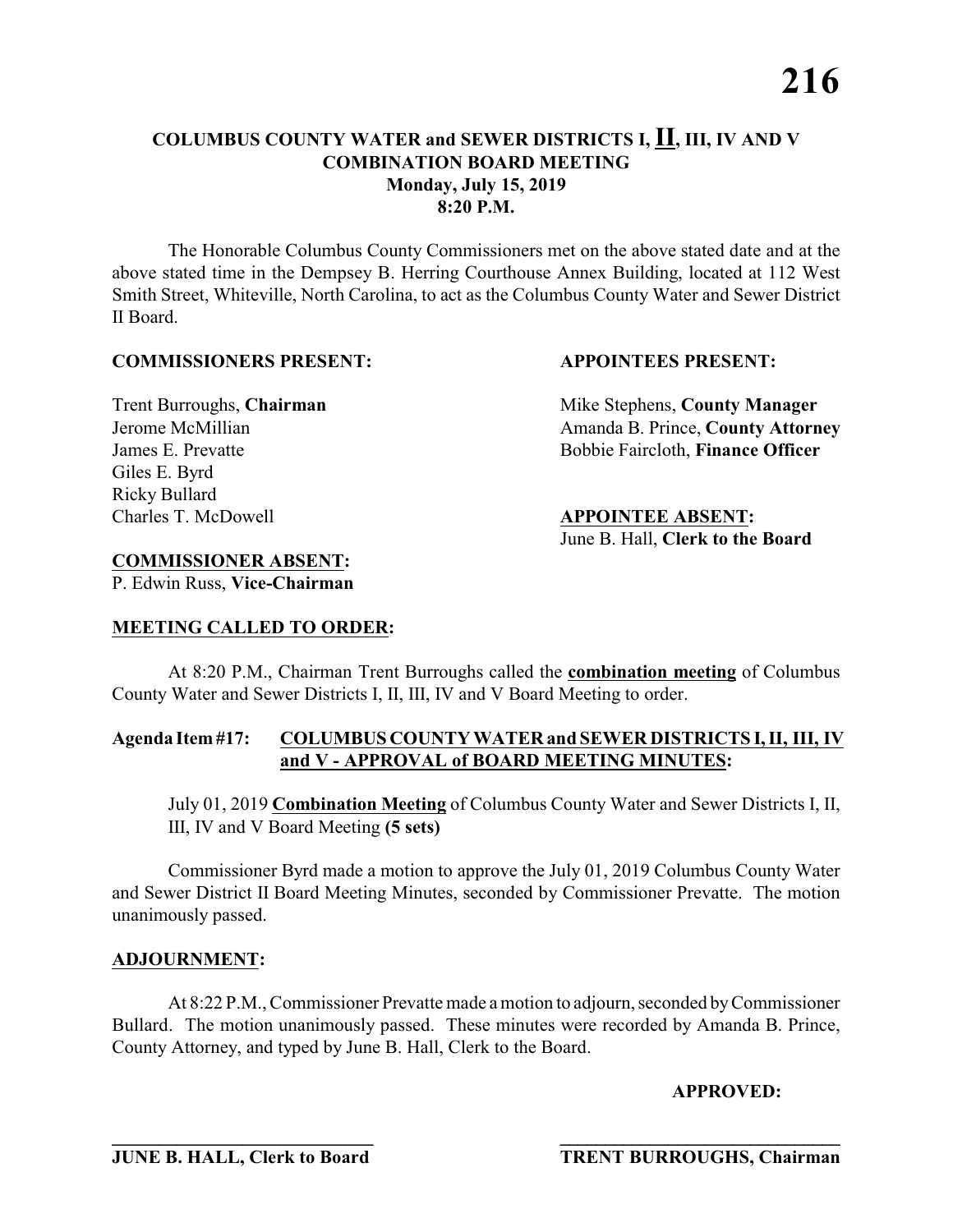The Honorable Columbus County Commissioners met on the above stated date and at the above stated time in the Dempsey B. Herring Courthouse Annex Building, located at 112 West Smith Street, Whiteville, North Carolina, to act as the Columbus County Water and Sewer District III Board.

#### **COMMISSIONERS PRESENT: APPOINTEES PRESENT:**

Giles E. Byrd Ricky Bullard Charles T. McDowell **APPOINTEE ABSENT:**

Trent Burroughs, **Chairman** Mike Stephens, **County Manager** Jerome McMillian **Amanda B. Prince, County Attorney** James E. Prevatte Bobbie Faircloth, **Finance Officer** 

## June B. Hall, **Clerk to the Board**

#### **COMMISSIONER ABSENT:**

P. Edwin Russ, **Vice-Chairman**

#### **MEETING CALLED TO ORDER:**

At 8:20 P.M., Chairman Trent Burroughs called the **combination meeting** of Columbus County Water and Sewer Districts I, II, III, IV and V Board Meeting to order.

#### **Agenda Item #17: COLUMBUS COUNTY WATER and SEWER DISTRICTS I, II, III, IV and V - APPROVAL of BOARD MEETING MINUTES:**

July 01, 2019 **Combination Meeting** of Columbus County Water and Sewer Districts I, II, III, IV and V Board Meeting **(5 sets)**

Commissioner Byrd made a motion to approve the July 01, 2019 Columbus County Water and Sewer District III Board Meeting Minutes, seconded by Commissioner Prevatte. The motion unanimously passed.

#### **ADJOURNMENT:**

At 8:22 P.M., Commissioner Prevatte made a motion to adjourn, seconded by Commissioner Bullard. The motion unanimously passed. These minutes were recorded by Amanda B. Prince, County Attorney, and typed by June B. Hall, Clerk to the Board.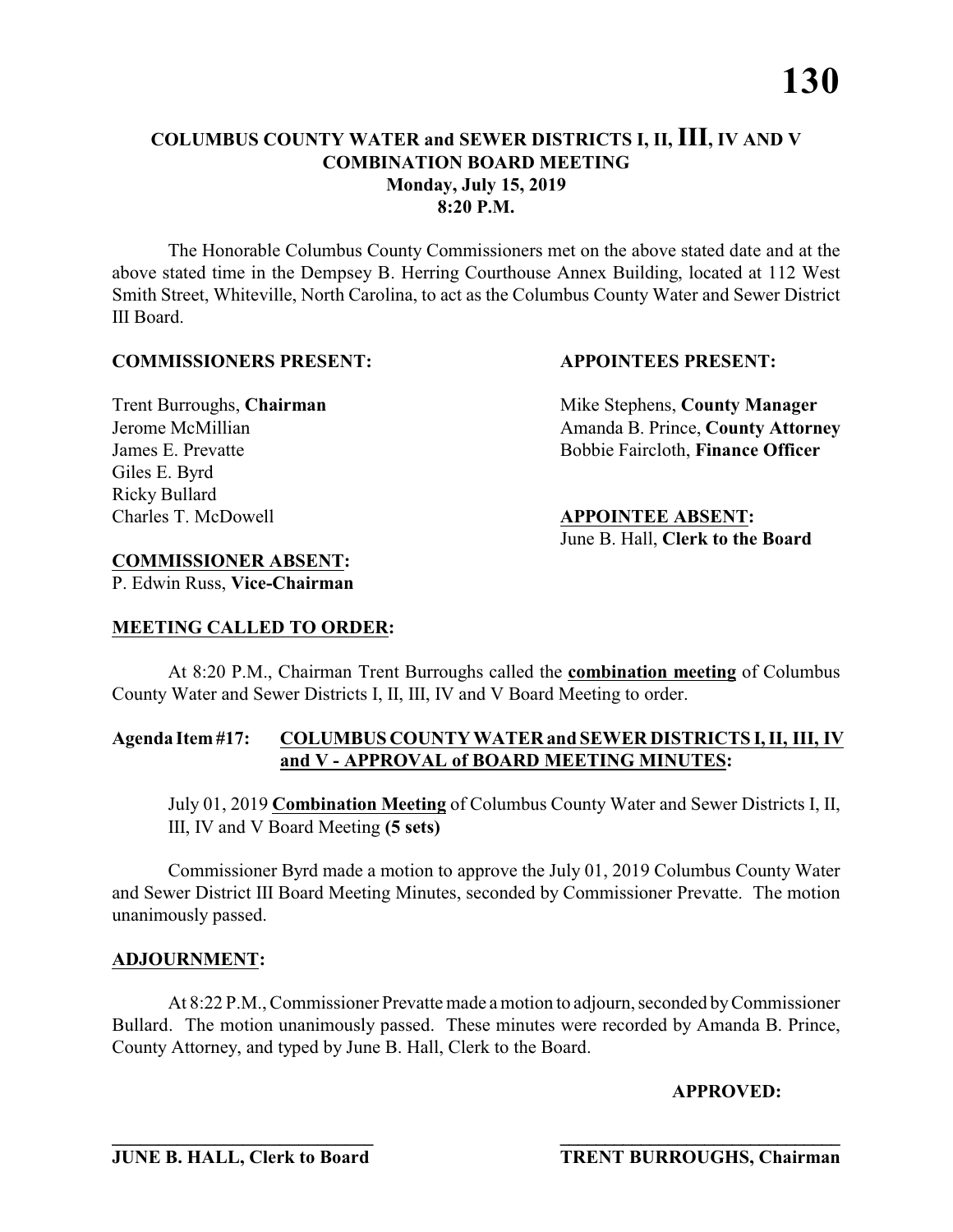The Honorable Columbus County Commissioners met on the above stated date and at the above stated time in the Dempsey B. Herring Courthouse Annex Building, located at 112 West Smith Street, Whiteville, North Carolina, to act as the Columbus County Water and Sewer District IV Board.

#### **COMMISSIONERS PRESENT: APPOINTEES PRESENT:**

Giles E. Byrd Ricky Bullard Charles T. McDowell **APPOINTEE ABSENT:**

Trent Burroughs, **Chairman** Mike Stephens, **County Manager** Jerome McMillian **Amanda B. Prince, County Attorney** James E. Prevatte Bobbie Faircloth, **Finance Officer** 

## June B. Hall, **Clerk to the Board**

#### **COMMISSIONER ABSENT:**

P. Edwin Russ, **Vice-Chairman**

#### **MEETING CALLED TO ORDER:**

At 8:20 P.M., Chairman Trent Burroughs called the **combination meeting** of Columbus County Water and Sewer Districts I, II, III, IV and V Board Meeting to order.

#### **Agenda Item #17: COLUMBUS COUNTY WATER and SEWER DISTRICTS I, II, III, IV and V - APPROVAL of BOARD MEETING MINUTES:**

July 01, 2019 **Combination Meeting** of Columbus County Water and Sewer Districts I, II, III, IV and V Board Meeting **(5 sets)**

Commissioner Byrd made a motion to approve the July 01, 2019 Columbus County Water and Sewer District IV Board Meeting Minutes, seconded by Commissioner Prevatte. The motion unanimously passed.

#### **ADJOURNMENT:**

At 8:22 P.M., Commissioner Prevatte made a motion to adjourn, seconded by Commissioner Bullard. The motion unanimously passed. These minutes were recorded by Amanda B. Prince, County Attorney, and typed by June B. Hall, Clerk to the Board.